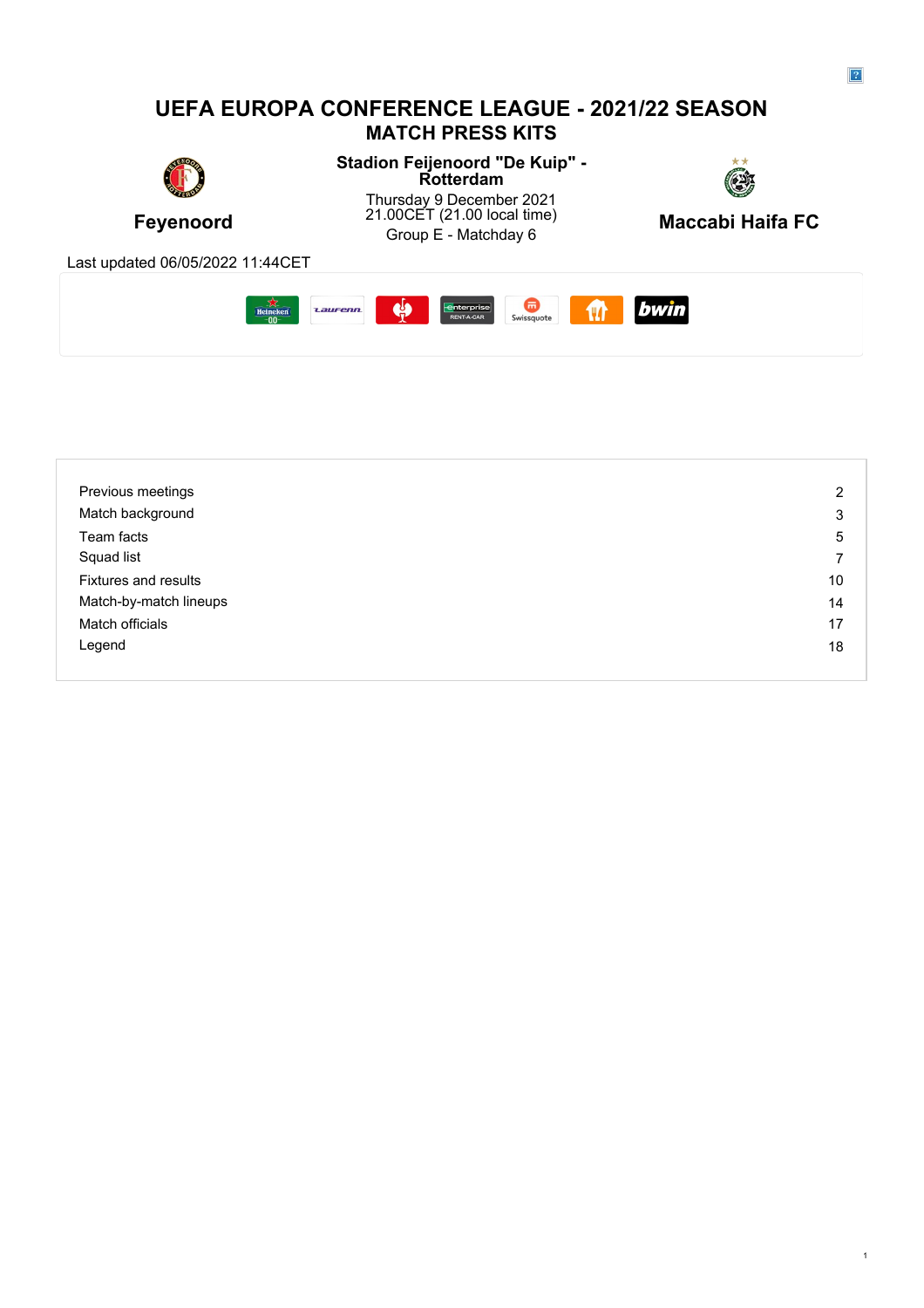# **Previous meetings**

# **Head to Head**

#### **UEFA Europa Conference League**

| <b>Date</b> | Stage | Match                        | Result | <b>Venue</b> | <b>Goalscorers</b> |
|-------------|-------|------------------------------|--------|--------------|--------------------|
| 14/09/2021  | GS    | Maccabi Haifa FC - Feyenoord | ()-l   | Haifa        |                    |

|                                                              |                                               | <b>Home</b> |                                       | Away |  | Final |  |  | Total |  |  |
|--------------------------------------------------------------|-----------------------------------------------|-------------|---------------------------------------|------|--|-------|--|--|-------|--|--|
|                                                              | Pid W D L Pid W D L Pid W D L Pid W D L GF GA |             |                                       |      |  |       |  |  |       |  |  |
| Feyenoord                                                    | 0 0 0 0 0 1 0 1 0 0 0 0 0 0 1 0 1 0 0 0 0     |             |                                       |      |  |       |  |  |       |  |  |
| Maccabi Haifa FC                                             |                                               |             | 1 0 1 0 0 0 0 0 0 0 0 0 0 1 0 1 0 0 0 |      |  |       |  |  |       |  |  |
| Fairenzand - Baasud ireneita alika fuene annouantel aaintur- |                                               |             |                                       |      |  |       |  |  |       |  |  |

**Feyenoord - Record versus clubs from opponents' country**

#### **UEFA Europa League**

| <b>Date</b> | Stage          | <b>Match</b>                        | <b>Result</b>       | <b>Venue</b>      | <b>Goalscorers</b>                          |
|-------------|----------------|-------------------------------------|---------------------|-------------------|---------------------------------------------|
| 29/08/2019  | PO             | Hapoel Beer-Sheva FC -<br>Feyenoord | $0 - 3$<br>agg: 0-6 | <b>Beer Sheva</b> | Orkun Kökçü 46,<br>Berghuis 52, Burger<br>6 |
| 22/08/2019  | P <sub>O</sub> | Feyenoord - Hapoel Beer-Sheva<br>FC | $3 - 0$             | Rotterdam         | Larsson 33, Fer 56,<br>78                   |

### **UEFA Cup Winners' Cup**

| <b>Date</b> | Stage          | Match                                                           | <b>Result</b>      | <b>Venue</b> | <b>Goalscorers</b>              |
|-------------|----------------|-----------------------------------------------------------------|--------------------|--------------|---------------------------------|
| 30/09/1992  | R <sub>1</sub> | Hapoel Petah Tikva FC -<br>Feyenoord                            | Z-7<br>agg: 2-2 ag | Tel Aviv     | Levin 3, Kakon 48;<br>Fräser 59 |
| 16/09/1992  | R <sub>1</sub> | Feyenoord - Hapoel Petah Tikva<br>$\overline{\phantom{a}}$<br>◡ | i -0               | Rotterdam    | Kiprich 89                      |

# **Maccabi Haifa FC - Record versus clubs from opponents' country**

## **UEFA Europa League**

| <b>Date</b> | Stage | <b>Match</b>                         | <b>Result</b> | Venue   | <b>Goalscorers</b>                |
|-------------|-------|--------------------------------------|---------------|---------|-----------------------------------|
| 28/11/2013  | GS    | <b>AZ Alkmaar</b> - Maccabi Haifa FC | $2 - 0$       | Alkmaar | Gudelj 37, J.<br>Gudmundsson 90+5 |
| 19/09/2013  | GS    | Maccabi Haifa FC - AZ Alkmaar        | $0 - 1$       | Haifa   | . Gudmundsson 70                  |

#### **UEFA Cup**

| <b>Date</b> | <b>Stage</b>   | <b>Match</b>               | <b>Result</b>       | <b>Venue</b> | <b>Goalscorers</b>                 |
|-------------|----------------|----------------------------|---------------------|--------------|------------------------------------|
| 28/09/2000  | R <sub>1</sub> | Maccabi Haifa FC - Vitesse | $2 - 1$<br>agg: 2-4 | Haifa        | Zano 68 (P), Atar 87;<br>Amoah 89  |
| 14/09/2000  | R <sub>1</sub> | Vitesse - Maccabi Haifa FC | $3 - 0$             | Arnhem       | Martel 19, Peeters 63,<br>Amoah 90 |

|                  | Home | Away | Final | <b>Total</b>                                  |
|------------------|------|------|-------|-----------------------------------------------|
|                  |      |      |       | PId W D L PId W D L PId W D L PId W D L GF GA |
| Feyenoord        |      |      |       | $2200031111000005311182$                      |
| Maccabi Haifa FC |      |      |       | 3 1 1 1 2 0 0 2 0 0 0 0 0 5 1 1 3 2 7         |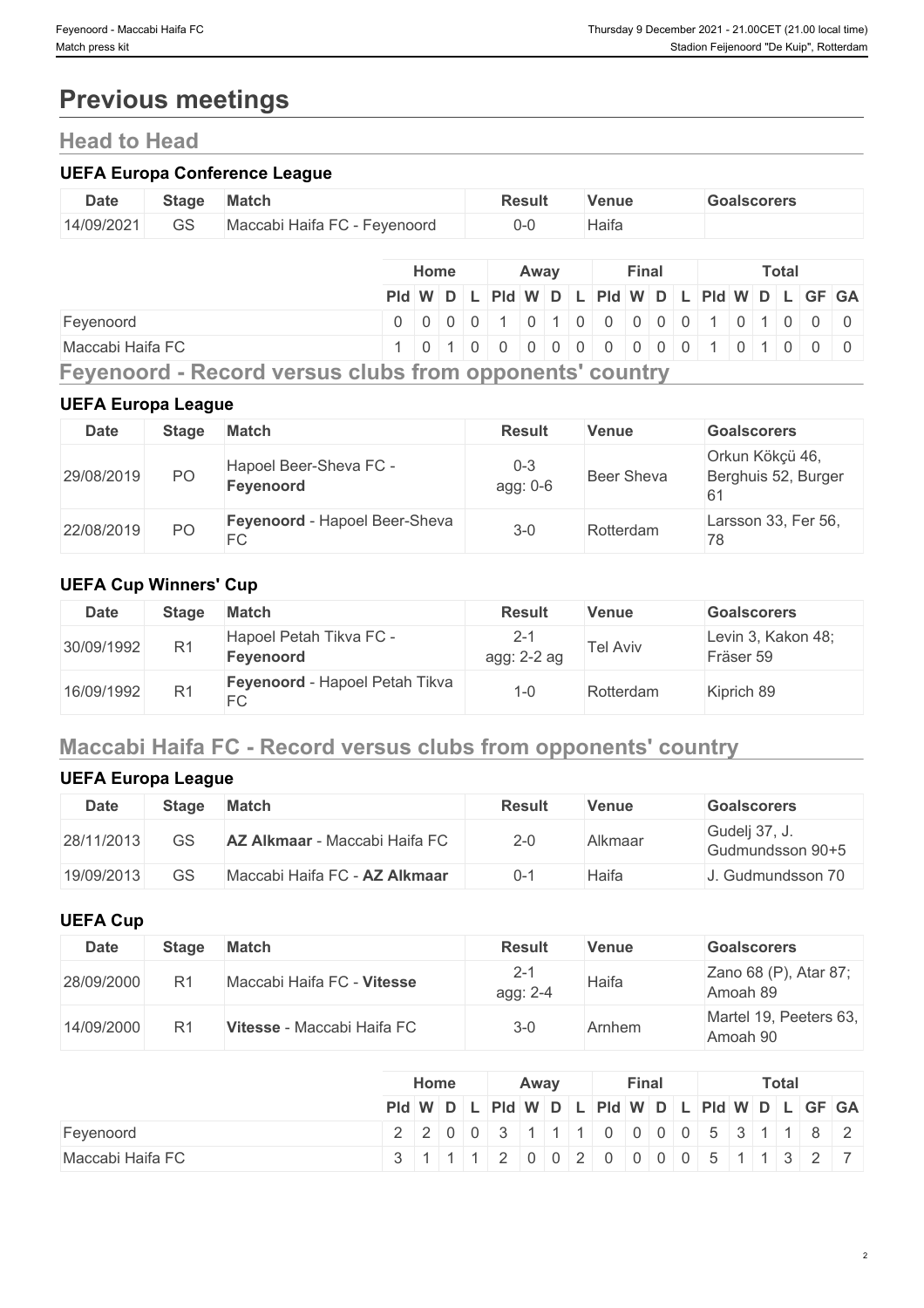# **Match background**

Feyenoord are through to the UEFA Europa Conference League as Group E winners and Maccabi Haifa no longer able to finish in the top two as the clubs meet on Matchday 6 in Rotterdam.

Feyenoord Maccabi Haifa FC<br> **Match background**<br> **Match background**<br> **FEYENCAY COMPLEVE COMPLAY STAND STAND STAND STAND STAND STAND STAND STAND STAND STAND SPOND TO A 2-2 draw at closest pursuers Slavia Praha, Cyriel Desser** second equaliser coming deep into added time to maintain the Dutch club's unbeaten record in the section. Maccabi, meanwhile, dropped out of contention by losing 0-1 at home to Union Berlin – the fourth Group E fixture in which they have failed to score.

• Feyenoord are in an unassailable position on 11 points, four ahead of Slavia, with Union a point further back and Maccabi two points adrift at the foot of the table.

#### **Previous meetings**

• Maccabi and Feyenoord drew 0-0 in their opening Group E fixture in northern Israel.

• Feyenoord had met Israeli sides four times before this season, winning three of the games and losing one. Most recently they beat Hapoel Beer-Sheva 3-0 both at home and away in the 2019/20 UEFA Europa League play-offs, Orkun Kökçü opening the scoring in the away leg.

• Maccabi have been drawn against Dutch opposition on two previous occasions, winning one of the four matches and losing the other three without scoring, including both against AZ Alkmaar in the 2013/14 UEFA Europa League (0-1 h, 0-2 a) – their only group stage encounters with an Eredivisie side pre-2021/22.

#### **Form guide**

#### **Feyenoord**

• Fifth in the Dutch Eredivisie last season, 29 points in arrears of champions and traditional rivals Ajax, Feyenoord secured their fifth UEFA group stage appearance in six seasons by coming through three UEFA Europa Conference League qualifying rounds under new head coach Arne Slot at the expense of Drita (3-2 on aggregate), Luzern (6-0 agg) and Elfsborg (6-3 agg).

Wolfsberg, their only win coming on Matchday 3 at home to CSKA Moskva (3-1).

• The Rotterdam club had failed to make further progress in four successive group Shariforness in The Rotterdam club had failed to make further the Department of the Section of Figure and Meccabi Harfa in Orongente to fini seember stecene telesce telesce telesce telesce comparisons in the mass of the mass of the mass response to the mass represent to the mass represent to the UEFA Europa Conference League as Group E winners and Maccabi Harfa • Although Feyenoord were beaten in Rotterdam by both Wolfsberg (1-4) and Dinamo Zagreb (0-2) last term, those are the only two defeats they have suffered in their last 14 European home games (W9 D3). They have won all five this season, scoring 16 goals in the process, including back-to-back group fixtures against Slavia (2-1) and Union (3- 1).

#### **Maccabi**

• Maccabi won their first Israeli league title in a decade last season – and 13th in all – to secure a place in the UEFA Champions League first qualifying round, but it was there that their campaign ended, with a 3-1 aggregate defeat by **Match background Match background C** represents the summation of the second amends of the second amends and the second amends and the second amends and the second amends and the second amends are represented to the se **Match DBCK ground Internal technology and the change and Coup E winners and Macch is the champion of the champion is the champion of the champion of the champion of the champion is the champion of the champion of the cham** aggregate), the Faroe Islands (HB Tórshavn 7-3 agg) and Azerbaijan (Neftçi 7-3 agg) to reach the group stage. leve telleties at the telleties at the telleties at the telleties at the telleties at the telleties at the telleties at the telleties at the telleties and the telleties and the telleties and the UEFA Europa League play-off **Ahochi and the summer international goals are the summer internal goal comparison international goalkeeper of the summer international goalkeeper of the summer international goalkeeper of the summer. Frequencies and test** 

• This is Maccabi's first appearance in a UEFA group stage since 2013/14, and their sixth in total. Only once have they made further progress, in the 2006/07 UEFA Cup, when they advanced to the round of 16. Their most successful European campaign was in 1998/99, when they reached the quarter-finals of the last ever UEFA Cup Winners' Cup.

• Maccabi have won just two of their last nine European away fixtures, the six defeats over that stretch including a 7-2 group games this term – 0-3 in Berlin and 0-1 in Prague.

#### **Links and trivia**

players – Sun Menahem, Dolev Haziza and Ofri Arad – in the Israel squad for the November round of 2022 FIFA World Cup qualifiers.

• Marciano played in his homeland for Ashdod from 2008 to 2017, with Din David, now of Maccabi Haifa, a team-mate during his last four seasons there. The goalkeeper's record for Ashdod against Haifa was W4 D1 L5.

• Maccabi Haifa's Netherlands-born midfielder, Tiaronn Chery, met Feyenoord eight times with ADO Den Haag (2011– 13) and Groningen (2013–15), winning twice, losing five times and drawing once. He scored two goals against the Rotterdammers, one for each club.

• Haifa striker Ben Sahar had two spells in the Netherlands – on loan with De Graafschap in 2009 and with Willem II in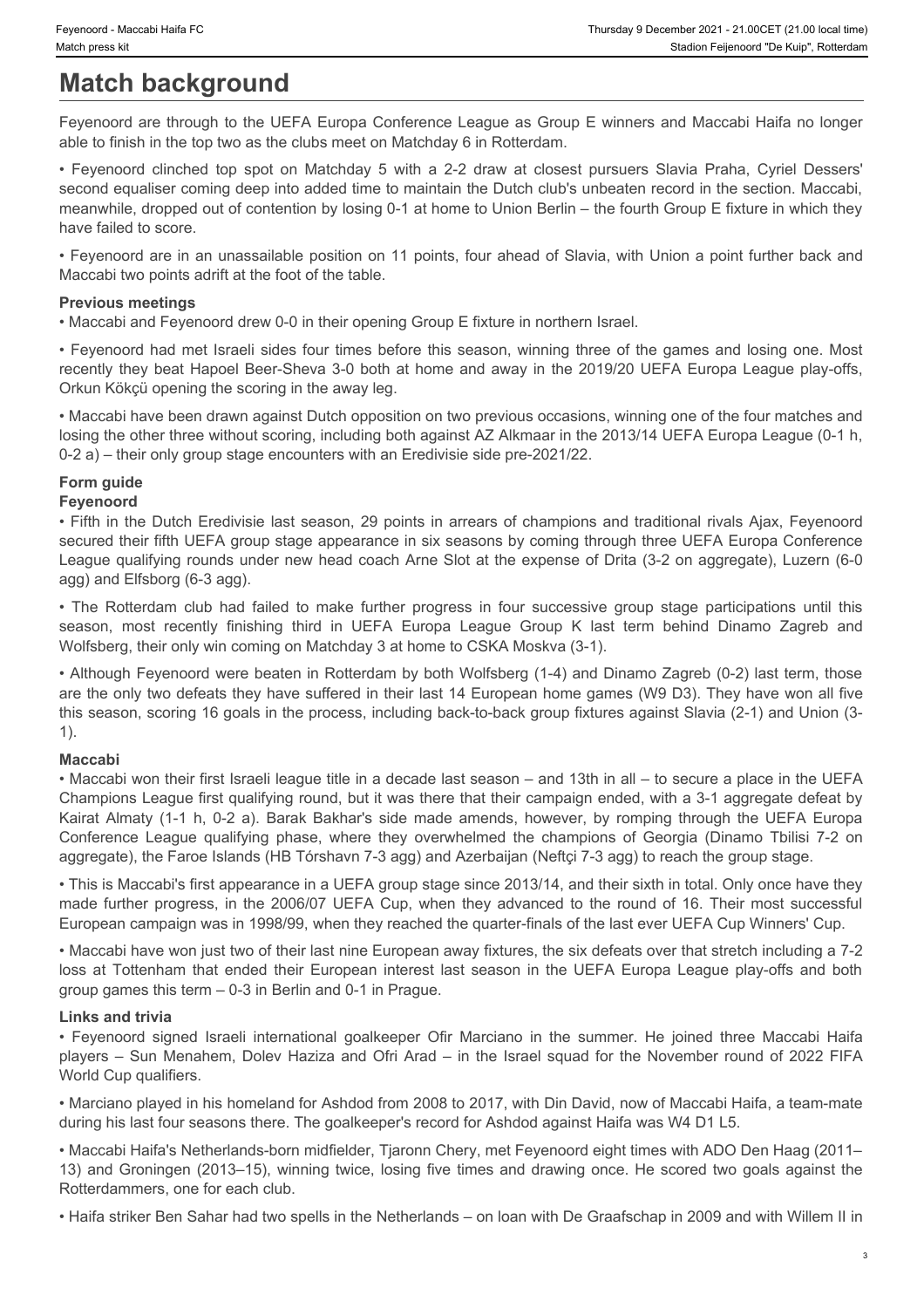2014/15. He did not score in his three matches against Feyenoord.

• Feyenoord are the sole former European Cup winners competing in the UEFA Europa Conference League group stage. Furthermore, they and Tottenham (Group G) are the only two teams in the field to have won the UEFA Cup, both having done so twice.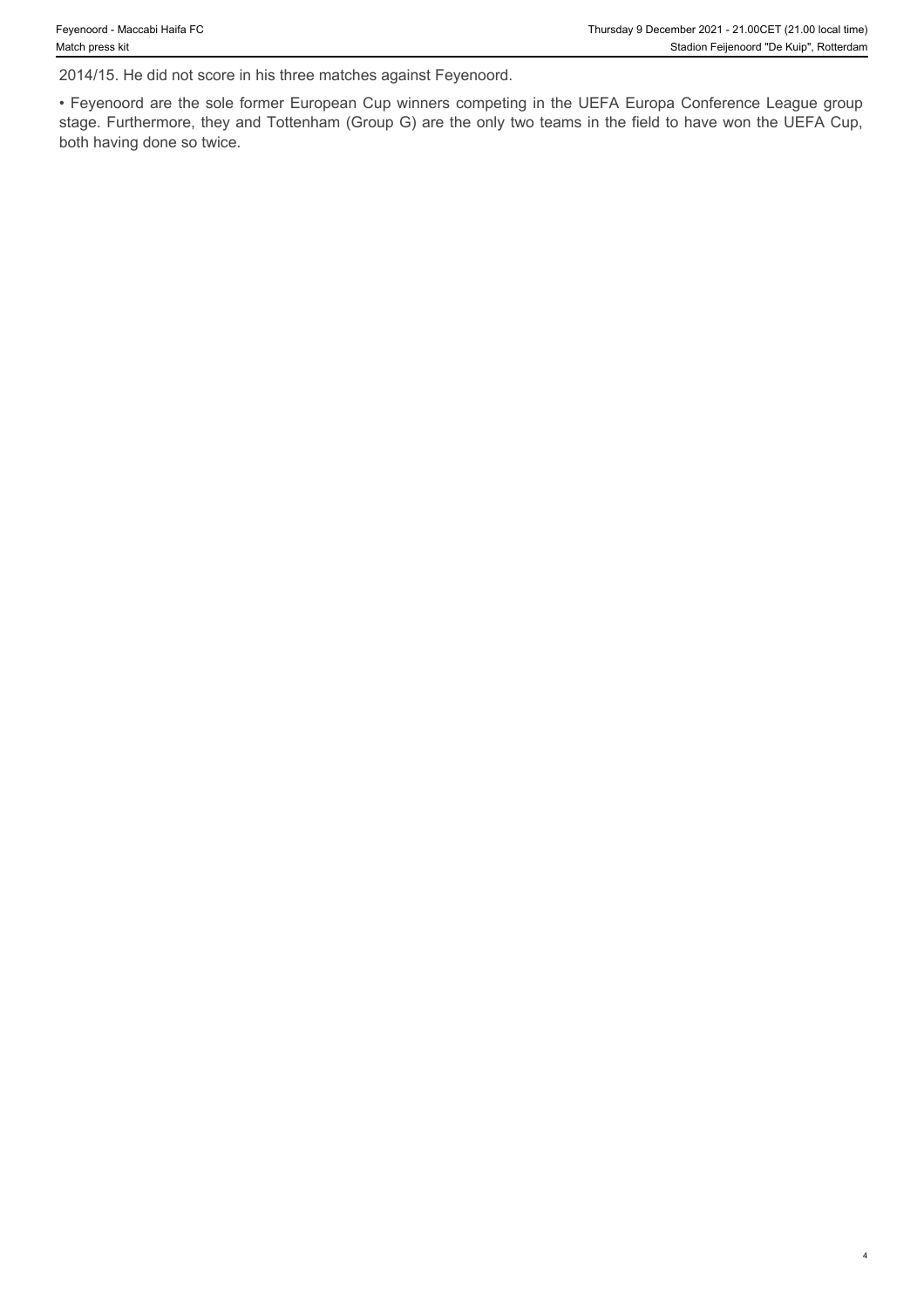# **Team facts**

#### **Feyenoord**

**Formed:** 1908 **Nickname:** De Trots van Zuid (The Pride of South)

#### **UEFA club competition honours (runners-up in brackets)**

• European Cup (1): 1970

• UEFA Cup (2): 1974, 2002

• European/South American Cup (1): 1970

#### **Domestic honours (most recent triumph in brackets)**

Domestic title: 15 (2017) Dutch Cup: 13 (2018)

#### **Ten-year European record**

**2020/21:** UEFA Europa League group stage **2019/20:** UEFA Europa League group stage **2018/19:** UEFA Europa League third qualifying round **2017/18:** UEFA Champions League group stage **2016/17:** UEFA Europa League group stage **2015/16:** did not take part in UEFA competition **2014/15:** UEFA Europa League round of 32 (having transferred from UEFA Champions League third qualifying round) **2013/14:** UEFA Europa League play-offs **2012/13:** UEFA Europa League play-offs (having transferred from UEFA Champions League third qualifying round) **2011/12:** did not take part in UEFA competition

#### **Records**

**UEFA club competition**

• Biggest home win **9-0:** Feyenoord v Rumelange 13/09/72, UEFA Cup first round first leg

#### • Biggest away win

**0-12:** Rumelange v Feyenoord 27/09/72, UEFA Cup first round second leg

• Heaviest home defeat **0-4:** Feyenoord v Manchester City 13/09/17, UEFA Champions League group stage

### • Heaviest away defeat

**5-0:** Real Madrid v Feyenoord 22/09/65, European Champion Clubs' Cup preliminary round second leg

#### **UEFA Europa Conference League**

• Biggest home win **5-0:** Feyenoord v Elfsborg 19/08/21, play-off first leg

• Biggest away win **0-3:** Luzern v Feyenoord 05/08/21, third qualifying round first leg

• Heaviest home defeat N/A

• Heaviest away defeat **3-1:** Elfsborg v Feyenoord 26/08/21, play-off second leg

**Maccabi Haifa FC Formed:** 1913 **Nickname:** Ha-Yerukim (The Greens)

**UEFA club competition honours (runners-up in brackets)** • none **black** and **black** and **black** and **black** and **black** and **black** and **black** and **black** and **black** and **black** and **black** and **black** and **black** and **black** and **black** and **black** and **black** and **black** and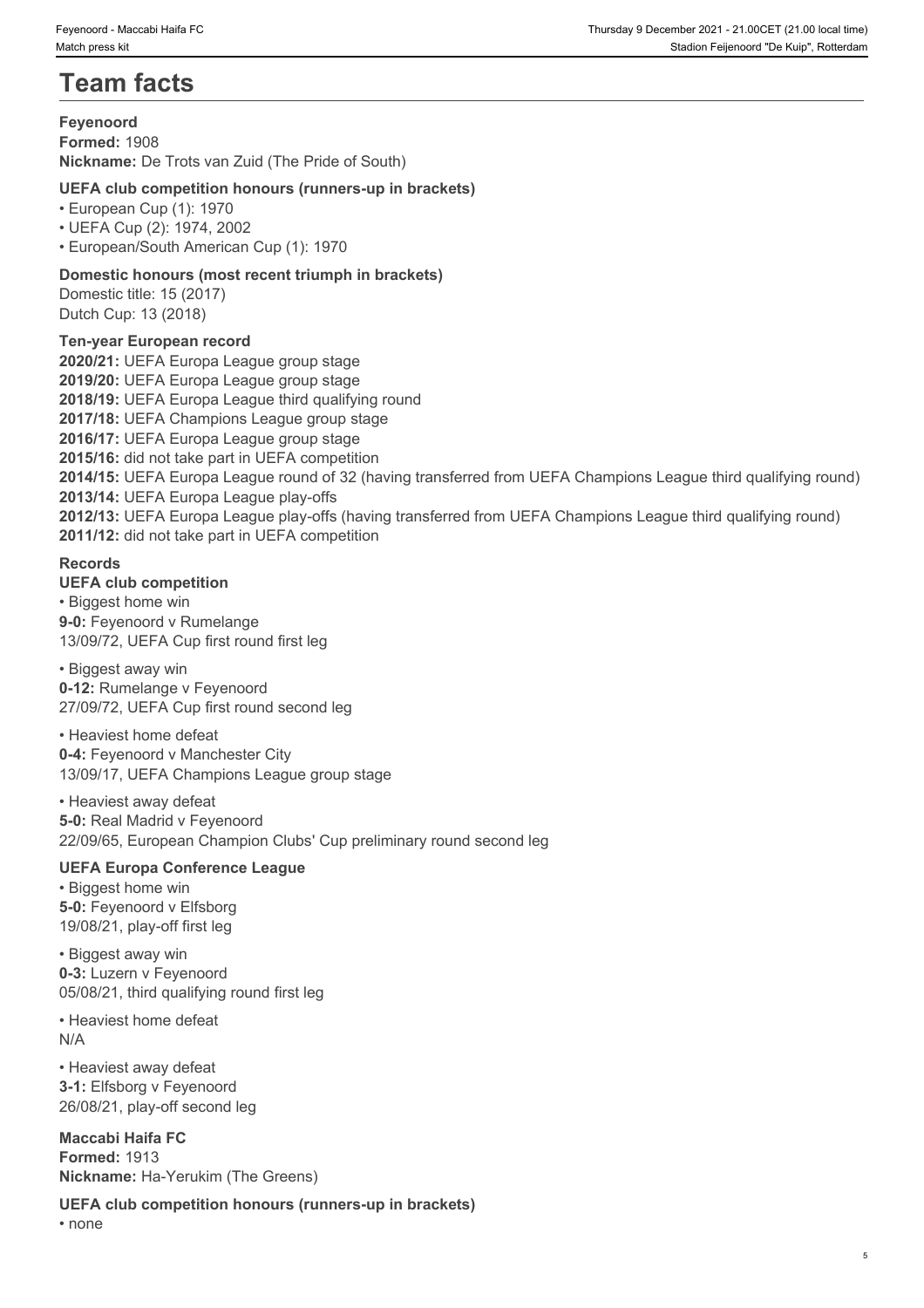**Domestic honours (most recent triumph in brackets)** League title: 13 (2021) Israeli Cup: 6 (2016)

**Ten-year European record 2020/21:** UEFA Europa League play-offs **2019/20:** UEFA Europa League second qualifying round **2018/19:** did not take part in UEFA competition **2017/18:** did not take part in UEFA competition **2016/17:** UEFA Europa League second qualifying round **2015/16:** did not take part in UEFA competition **2014/15:** did not take part in UEFA competition **2013/14:** UEFA Europa League group stage **2012/13:** did not take part in UEFA competition **2011/12:** UEFA Europa League group stage (having transferred from UEFA Champions League play-offs)

#### **Records**

#### **UEFA club competition**

• Biggest home win **6-0:** Maccabi Haifa v Glentoran 15/07/09, UEFA Champions League second qualifying round first leg

• Biggest away win **0-8:** Xäzär Länkäran v Maccabi Haifa 25/07/13, UEFA Champions League second qualifying round second leg

• Heaviest home defeat **0-4:** Maccabi Haifa v Lokomotiv Nizhni Novgorod 19/07/97, UEFA Intertoto Cup group stage *Maccabi also lost 4-0 to Valencia in the UEFA Cup second round second leg on 11/12/03 in Rotterdam, a match in which they were the designated home team*

• Heaviest away defeat **7-2:** Tottenham v Maccabi Haifa 01/10/20, UEFA Europa League play-off

#### **UEFA Europa Conference League**

• Biggest home win **7-2:** Maccabi Haifa v HB Tórshavn 05/08/21, third qualifying round first leg

• Biggest away win **1-2:** Dinamo Tbilisi v Maccabi Haifa 22/07/21, second qualifying round first leg

• Heaviest home defeat **0-1:** Maccabi v Union Berlin 25/11/21, group stage

• Heaviest away defeat **3-0:** Union Berlin v Maccabi Haifa 30/09/21, group stage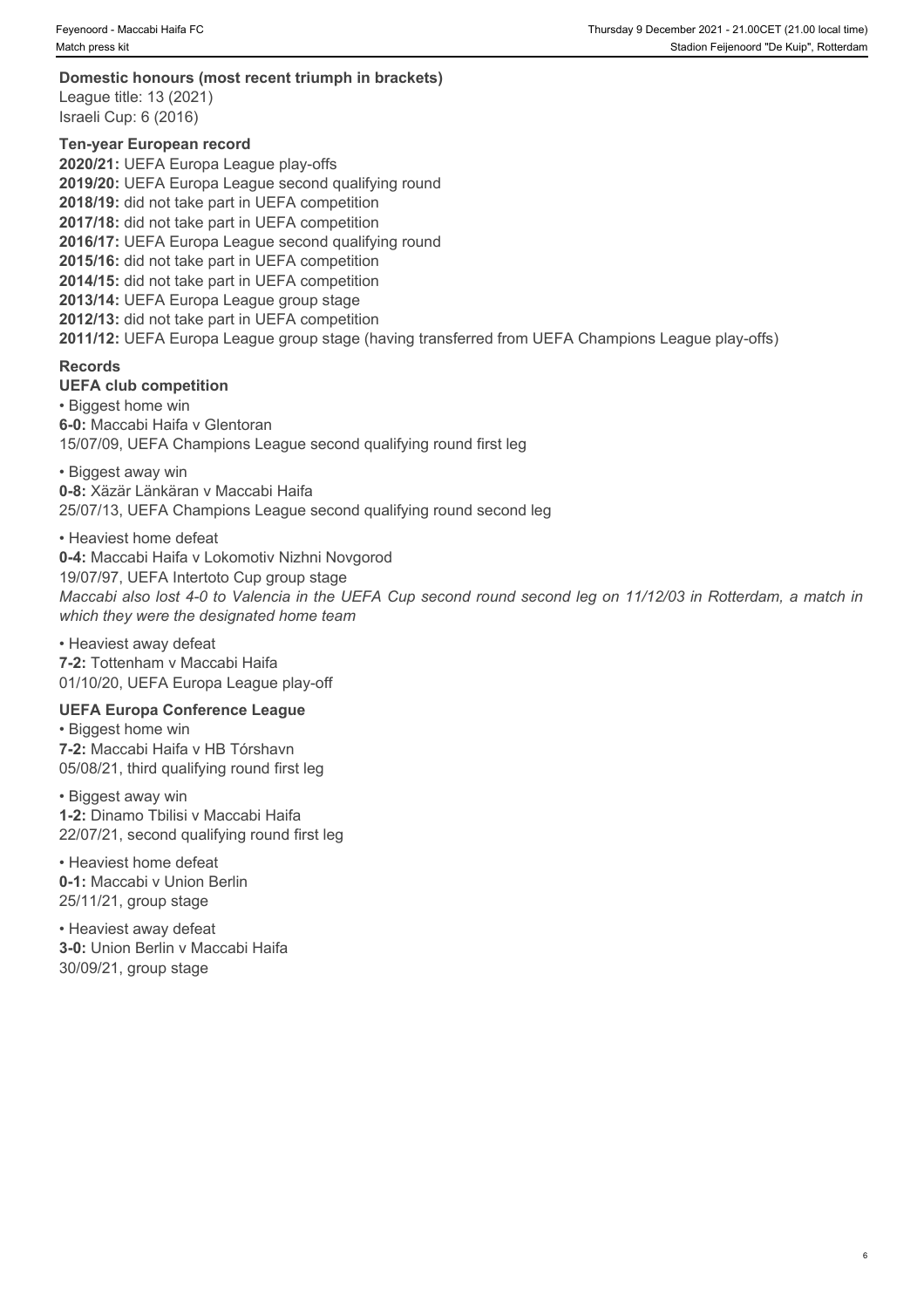# **Squad list**

## **Feyenoord**

|                            |      |                   |     |                          |                                                                                                                                                                                                                                                                                                                                                                                                                                                |                          |                          | <b>Current season</b>    |                      |                                         |                          |                          | <b>All-time</b>          |                                                                                                                           |  |
|----------------------------|------|-------------------|-----|--------------------------|------------------------------------------------------------------------------------------------------------------------------------------------------------------------------------------------------------------------------------------------------------------------------------------------------------------------------------------------------------------------------------------------------------------------------------------------|--------------------------|--------------------------|--------------------------|----------------------|-----------------------------------------|--------------------------|--------------------------|--------------------------|---------------------------------------------------------------------------------------------------------------------------|--|
|                            |      |                   |     |                          |                                                                                                                                                                                                                                                                                                                                                                                                                                                | <b>QUAL</b>              |                          |                          |                      | UECL League UECL UEFA                   |                          |                          |                          |                                                                                                                           |  |
| No. Player                 | Nat. | <b>DoB</b>        | Age | D                        |                                                                                                                                                                                                                                                                                                                                                                                                                                                |                          |                          |                          |                      | Pid Gis Pid Gis Pid Gis Pid Gis Pid Gis |                          |                          |                          |                                                                                                                           |  |
| <b>Goalkeepers</b>         |      |                   |     |                          |                                                                                                                                                                                                                                                                                                                                                                                                                                                |                          |                          |                          |                      |                                         |                          |                          |                          |                                                                                                                           |  |
| 1 Justin Bijlow            |      | NED 22/01/1998 23 |     |                          | 5                                                                                                                                                                                                                                                                                                                                                                                                                                              |                          | 4                        |                          | 12                   | $\sim$                                  | 4                        | $\overline{\phantom{a}}$ |                          | $13 -$                                                                                                                    |  |
| 21 Ofir Marciano           |      | ISR 07/10/1989 32 |     | $\overline{\phantom{a}}$ | 2                                                                                                                                                                                                                                                                                                                                                                                                                                              | $\sim$                   | $-1$                     | $\sim$                   | $\mathbf{3}$         | $\sim$                                  | 1                        | $\sim$                   | 3                        | $\sim$                                                                                                                    |  |
| 30 Thijs Jansen            |      | NED 29/11/2001 20 |     |                          | $\overline{\phantom{a}}$                                                                                                                                                                                                                                                                                                                                                                                                                       |                          | $\overline{\phantom{a}}$ |                          |                      |                                         |                          |                          |                          |                                                                                                                           |  |
| 49 Tein Troost             |      | NED 15/01/2002 19 |     |                          | $ \,$                                                                                                                                                                                                                                                                                                                                                                                                                                          | $\overline{\phantom{a}}$ | $\sim$                   | $\sim$                   | $\sim$               | $\sim$                                  | $\sim$                   | $\sim$                   |                          | $ -$                                                                                                                      |  |
| 50 Sam Pak                 |      | NED 13/03/2003 18 |     |                          | $\overline{\phantom{a}}$                                                                                                                                                                                                                                                                                                                                                                                                                       | $\sim$                   | $\sim$                   | $\overline{\phantom{a}}$ |                      | $\sim$                                  | $\sim$                   | $\sim$                   |                          | $\frac{1}{2} \left( \frac{1}{2} \right) \left( \frac{1}{2} \right) \left( \frac{1}{2} \right) \left( \frac{1}{2} \right)$ |  |
| 51 Devin Remie             |      | NED 13/03/2003 18 |     | $\sim$                   | $\sim$                                                                                                                                                                                                                                                                                                                                                                                                                                         |                          | $\overline{\phantom{a}}$ |                          |                      |                                         |                          |                          |                          | $ -$                                                                                                                      |  |
| <b>Defenders</b>           |      |                   |     |                          |                                                                                                                                                                                                                                                                                                                                                                                                                                                |                          |                          |                          |                      |                                         |                          |                          |                          |                                                                                                                           |  |
| 2 Marcus Holmgren Pedersen |      | NOR 16/07/2000 21 |     |                          | 6                                                                                                                                                                                                                                                                                                                                                                                                                                              |                          | 5                        |                          | 14                   |                                         | 5                        | $\sim$                   | 21                       | $\vert$ 1                                                                                                                 |  |
| 3 Lutsharel Geertruida     |      | NED 18/07/2000 21 |     |                          | $\sim$                                                                                                                                                                                                                                                                                                                                                                                                                                         | $\sim$                   | 5                        |                          | 11                   | $\sim$                                  | 5                        | $\sim$                   | 18                       | $\overline{1}$                                                                                                            |  |
| 4 Marcos Senesi            |      | ITA 10/05/1997 24 |     |                          | 5                                                                                                                                                                                                                                                                                                                                                                                                                                              | $\overline{\phantom{a}}$ | $\overline{4}$           |                          | 14                   | $\sim$                                  | $\overline{4}$           | $\sim$                   | 19                       | $\sim$ $-$                                                                                                                |  |
| 5 Tyrell Malacia           |      | NED 17/08/1999 22 |     |                          | 6                                                                                                                                                                                                                                                                                                                                                                                                                                              | $\sim$                   | 5                        |                          | 15                   | $\blacktriangleleft$                    | 5                        | $\sim$                   | 21                       | $\sim$                                                                                                                    |  |
| 18 Gernot Trauner          |      | AUT 25/03/1992 29 |     |                          | $\overline{4}$                                                                                                                                                                                                                                                                                                                                                                                                                                 | $\sim$                   | 5                        | $\sim$                   | 14                   | $\sim$                                  | 5                        | $\sim$                   |                          | $32 \mid 3$                                                                                                               |  |
| 25 Ramon Hendriks          |      | NED 18/07/2001 20 |     | $\sim$                   | $\sim$                                                                                                                                                                                                                                                                                                                                                                                                                                         | $\sim$                   | $\overline{1}$           | $\overline{\phantom{a}}$ | 5                    | $\sim$                                  | $\overline{1}$           | $\overline{\phantom{a}}$ |                          | $1 -$                                                                                                                     |  |
| 32 Denzel Hall             |      | NED 22/05/2001 20 |     |                          | $\sim$                                                                                                                                                                                                                                                                                                                                                                                                                                         | $\sim$                   | $\sim$                   | $\sim$                   | $\sim$               | $\sim$                                  | $\sim$                   | $\overline{a}$           |                          | $\mathcal{L} = \{ \mathcal{L} \mid \mathcal{L} = \mathcal{L} \}$                                                          |  |
| 40 Guus Baars              |      | NED 11/02/2003 18 |     |                          | $\sim$                                                                                                                                                                                                                                                                                                                                                                                                                                         | $\sim$                   | $\sim$                   |                          |                      |                                         | $\overline{\phantom{a}}$ | $\sim$                   |                          | $-1$                                                                                                                      |  |
| 46 Quilindschy Hartman     |      | NED 14/11/2001 20 |     |                          |                                                                                                                                                                                                                                                                                                                                                                                                                                                |                          | $\overline{\phantom{a}}$ |                          |                      |                                         |                          |                          |                          |                                                                                                                           |  |
| 54 Denzel Owusu            |      | NED 24/02/2003 18 |     |                          | $\overline{\phantom{a}}$                                                                                                                                                                                                                                                                                                                                                                                                                       | $\sim$                   | $\sim$                   | $\overline{\phantom{a}}$ | $\sim$               | $\sim$                                  | $\sim$                   | $\sim$                   |                          | $\mathcal{L} = \{ \mathcal{L} \mid \mathcal{L} = \mathcal{L} \}$                                                          |  |
| 55 Sondre Skogen           |      | NOR 13/08/2000 21 |     |                          | $\overline{\phantom{a}}$                                                                                                                                                                                                                                                                                                                                                                                                                       | $\sim$                   | $\sim$                   | $\sim$                   | $\blacksquare$       | $\sim$                                  | $\sim$                   | $\sim$                   |                          | $\frac{1}{2} \left( \frac{1}{2} \right) \left( \frac{1}{2} \right) \left( \frac{1}{2} \right) \left( \frac{1}{2} \right)$ |  |
| 56 Kars Van Veldhoven      |      | NED 26/02/2003 18 |     |                          | $\overline{\phantom{a}}$                                                                                                                                                                                                                                                                                                                                                                                                                       |                          | $\overline{\phantom{a}}$ |                          |                      |                                         |                          |                          |                          | $\frac{1}{2} \left( \frac{1}{2} \right) \left( \frac{1}{2} \right) = \frac{1}{2}$                                         |  |
| 57 Sem Valk                |      | NED 16/02/2002 19 |     |                          | $\overline{\phantom{a}}$                                                                                                                                                                                                                                                                                                                                                                                                                       | $\sim$                   | $\overline{\phantom{a}}$ |                          |                      |                                         | $\overline{\phantom{a}}$ | $\sim$                   | $\overline{\phantom{a}}$ | $\overline{\phantom{a}}$                                                                                                  |  |
| 60 Twan van der Zeeuw      |      | NED 21/09/2002 19 |     |                          | $\overline{\phantom{a}}$                                                                                                                                                                                                                                                                                                                                                                                                                       | $\overline{\phantom{a}}$ | $\sim$                   | $\sim$                   | $\blacksquare$       | $\sim$                                  | $\sim$                   | $\sim$                   |                          |                                                                                                                           |  |
| 62 Lars De Blok            |      | NED 14/06/2004 17 |     |                          | $\overline{\phantom{a}}$                                                                                                                                                                                                                                                                                                                                                                                                                       | $\overline{\phantom{a}}$ |                          |                          |                      |                                         | $\overline{\phantom{a}}$ | $\overline{\phantom{a}}$ |                          | $ -$                                                                                                                      |  |
|                            |      |                   |     |                          |                                                                                                                                                                                                                                                                                                                                                                                                                                                |                          | $\overline{\phantom{a}}$ |                          |                      |                                         |                          |                          |                          | $\frac{1}{2} \left( \frac{1}{2} \right) \left( \frac{1}{2} \right) = \frac{1}{2} \left( \frac{1}{2} \right)$              |  |
| 63 Jayden Candelaria       |      | NED 02/03/2004 17 |     |                          | $\overline{\phantom{a}}$                                                                                                                                                                                                                                                                                                                                                                                                                       |                          | $\overline{\phantom{a}}$ |                          |                      |                                         | $\overline{\phantom{a}}$ | $\overline{\phantom{a}}$ | $\sim$                   | $\overline{\phantom{a}}$                                                                                                  |  |
| 66 Milan Hokke             |      | NED 11/10/2003 18 |     |                          | $ \,$                                                                                                                                                                                                                                                                                                                                                                                                                                          | $\sim$                   | $\sim$                   | $\sim$                   | $\blacksquare$       | $\sim$                                  | $\sim$                   | $\sim$                   |                          | $\frac{1}{2} \left( \frac{1}{2} \right) \left( \frac{1}{2} \right) = \frac{1}{2}$                                         |  |
| <b>Midfielders</b>         |      |                   |     |                          |                                                                                                                                                                                                                                                                                                                                                                                                                                                |                          |                          |                          |                      |                                         |                          |                          |                          |                                                                                                                           |  |
| 6 Mark Diemers             |      | NED 11/10/1993 28 |     | $\sim$                   | $\sim$                                                                                                                                                                                                                                                                                                                                                                                                                                         | $\sim$                   | $\sim$                   |                          |                      |                                         |                          |                          | 7 <sup>1</sup>           |                                                                                                                           |  |
| 10 Orkun Kökçü             |      | TUR 29/12/2000 20 |     | $\sim$                   | 6                                                                                                                                                                                                                                                                                                                                                                                                                                              | $\sim$                   | $5\phantom{.0}$          |                          | $1 \mid 15$          | $\overline{1}$                          | 5                        | 1                        | 26                       | - 3                                                                                                                       |  |
| 16 Francesco Antonucci     |      | BEL 20/06/1999 22 |     |                          | $\overline{1}$                                                                                                                                                                                                                                                                                                                                                                                                                                 | $\sim$                   | $\sim$                   |                          |                      |                                         | $\overline{\phantom{a}}$ |                          |                          | $\sim$                                                                                                                    |  |
| 17 Fredrik Aursnes         |      | NOR 10/12/1995 25 |     |                          | $\sim$                                                                                                                                                                                                                                                                                                                                                                                                                                         | $\sim$                   | 5                        | $\sim$                   | 15                   | $\blacktriangleleft$                    | 5                        | $\overline{\phantom{a}}$ |                          | $42 \mid 3$                                                                                                               |  |
| 20 João Teixeira           |      | POR 18/01/1993 28 |     |                          | $\sim$                                                                                                                                                                                                                                                                                                                                                                                                                                         | $\overline{\phantom{a}}$ | $\overline{\phantom{a}}$ |                          | $\blacktriangleleft$ | $\sim$                                  | $\sim$                   | $\sim$ $-$               | 16                       | $\overline{3}$                                                                                                            |  |
| 26 Guus Til                |      | NED 22/12/1997 23 |     | S                        | 6                                                                                                                                                                                                                                                                                                                                                                                                                                              | 6                        | 5                        |                          | 15                   | 9                                       | 5                        |                          |                          | $18$ 7                                                                                                                    |  |
| 28 Jens Toornstra          |      | NED 04/04/1989 32 |     |                          | 6                                                                                                                                                                                                                                                                                                                                                                                                                                              | $\overline{\phantom{a}}$ | 5                        | $\sim$                   | 15                   | $\overline{3}$                          | 5                        | $\sim$                   |                          | $50 \quad 6$                                                                                                              |  |
| 44 Omer Gunduz             |      | NED 24/04/2001 20 |     |                          |                                                                                                                                                                                                                                                                                                                                                                                                                                                |                          | $\overline{\phantom{a}}$ |                          |                      |                                         | $\overline{\phantom{a}}$ | $\overline{\phantom{a}}$ | $\overline{\phantom{a}}$ |                                                                                                                           |  |
| 45 Lennard Hartjes         |      | NED 07/04/2003 18 |     |                          | $\overline{1}$                                                                                                                                                                                                                                                                                                                                                                                                                                 | $\sim$                   | $\overline{\phantom{a}}$ |                          | $\sim$               | $\sim$                                  | $\sim$                   |                          |                          |                                                                                                                           |  |
| 47 Mikael Tørset Johnsen   |      | NOR 04/07/2000 21 |     |                          | $\sim$                                                                                                                                                                                                                                                                                                                                                                                                                                         | $\overline{\phantom{a}}$ | $\sim$                   |                          |                      | $\sim$                                  | $\sim$                   | $\sim$                   |                          | $1 -$                                                                                                                     |  |
| 48 Antoni Milambo          |      | NED 03/04/2005 16 |     | $\overline{\phantom{a}}$ | $\overline{1}$                                                                                                                                                                                                                                                                                                                                                                                                                                 | $\sim$                   | $\overline{\phantom{a}}$ |                          |                      |                                         |                          |                          |                          |                                                                                                                           |  |
| 52 Bernardo Silva          |      | POR 31/05/2001 20 |     |                          | $\sim$                                                                                                                                                                                                                                                                                                                                                                                                                                         | $\sim$                   | $\sim$                   |                          |                      | $\sim$                                  | $\sim$                   | $\sim$                   | $\sim$                   |                                                                                                                           |  |
| 53 Noah Naujoks            |      | NED 02/05/2002 19 |     |                          | $\sim$                                                                                                                                                                                                                                                                                                                                                                                                                                         | $\overline{\phantom{a}}$ | $\sim$                   | $\sim$                   | $\sim$               | $\sim$                                  | $\sim$                   | $\sim$                   |                          | $\mathcal{L} = \{ \mathcal{L} \mid \mathcal{L} = \mathcal{L} \}$                                                          |  |
| 58 Shiloh 'T Zand          |      | NED 14/05/2003 18 |     |                          | $\frac{1}{2} \left( \frac{1}{2} \left( \frac{1}{2} \right) - \frac{1}{2} \left( \frac{1}{2} \right) \right) + \frac{1}{2} \left( \frac{1}{2} \right) + \frac{1}{2} \left( \frac{1}{2} \right) + \frac{1}{2} \left( \frac{1}{2} \right) + \frac{1}{2} \left( \frac{1}{2} \right) + \frac{1}{2} \left( \frac{1}{2} \right) + \frac{1}{2} \left( \frac{1}{2} \right) + \frac{1}{2} \left( \frac{1}{2} \right) + \frac{1}{2} \left( \frac{1}{2} \$ |                          | $\sim$                   | $\sim$                   | $\blacksquare$       | $\sim$                                  | $\sim$                   | $\sim$                   |                          | $-1$ $-$                                                                                                                  |  |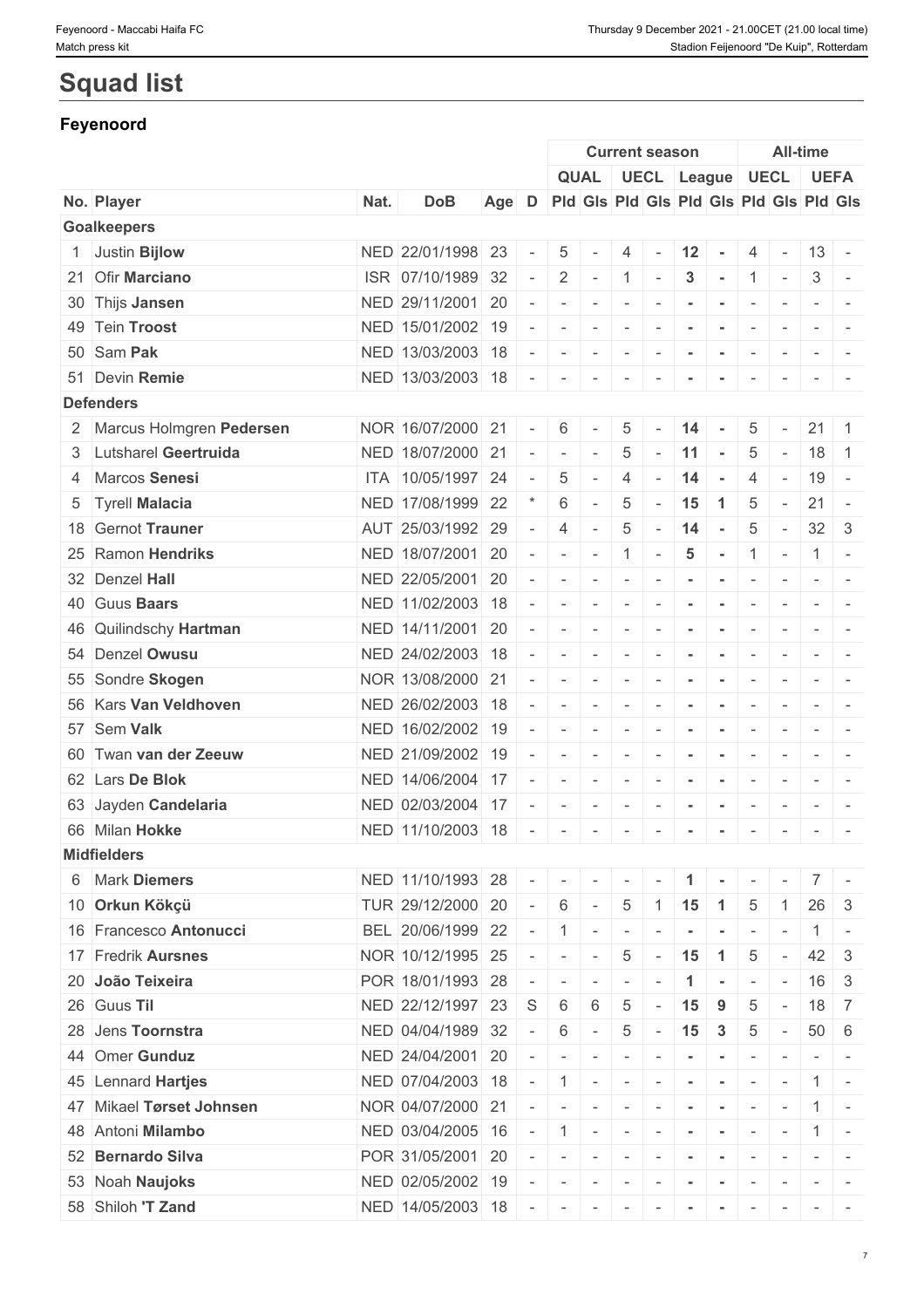**Feyenoord**

# Sven **Zitman** NED 24/02/2002 19 - - - - - **- -** - - - - Delano **Van Der Heijden** NED 29/09/2004 17 - - - - - **- -** - - - - Mike **Kleijn** NED 09/02/2005 16 - - - - - **- -** - - - - Aleksandar **Krajisnik** SWE 04/03/2005 16 - - - - - **- -** - - - - **Forwards** Luis **Sinisterra** COL 17/06/1999 22 - 6 5 5 2 **14 7** 5 2 20 9 Alireza **Jahanbakhsh** IRN 11/08/1993 28 - 5 3 3 1 **13 1** 3 1 20 5 Bryan **Linssen** NED 08/10/1990 31 - 6 1 5 2 **15 10** 5 2 32 7 Reiss **Nelson** ENG 10/12/1999 21 - - - 2 - **8 -** 2 - 21 1 23 Aliou **Balde** SEN 12/12/2002 18 - - - - - 1 - - - - - Naoufal **Bannis** NED 11/03/2002 19 - 3 - - - **2 1** - - 8 - Cyriel **Dessers** NGA 08/12/1994 26 - - - 5 3 **11 4** 5 3 15 4 Giuliany **Dos Santos** NED 11/03/2003 18 - - - - - **- -** - - - - Abdel **Belarbi** NED 03/01/2002 19 - - - - - **- -** - - - - Mimeirhel **Benita** NED 17/11/2003 18 - 1 - - - **- -** - - 1 - Nesta **Zahui** FRA 05/03/2003 18 - - - - - **- -** - - - - Nesto **Groen** NED 22/07/2004 17 - - - - - **- -** - - - - Ilyas **El Moussaoui** NED 24/02/2004 17 - - - - - **- -** - - - - Jaden **Slory** NED 09/05/2005 16 - - - - - **- -** - - - - **Coach Coach Coach Coach Coach Coach Coach <b>Coach Coach Coach** - Arne Slot NED 17/09/1978 43 - 6 - 5 - **- -** 5 - 32 - **Current season All-time QUAL UECL League UECL UEFA**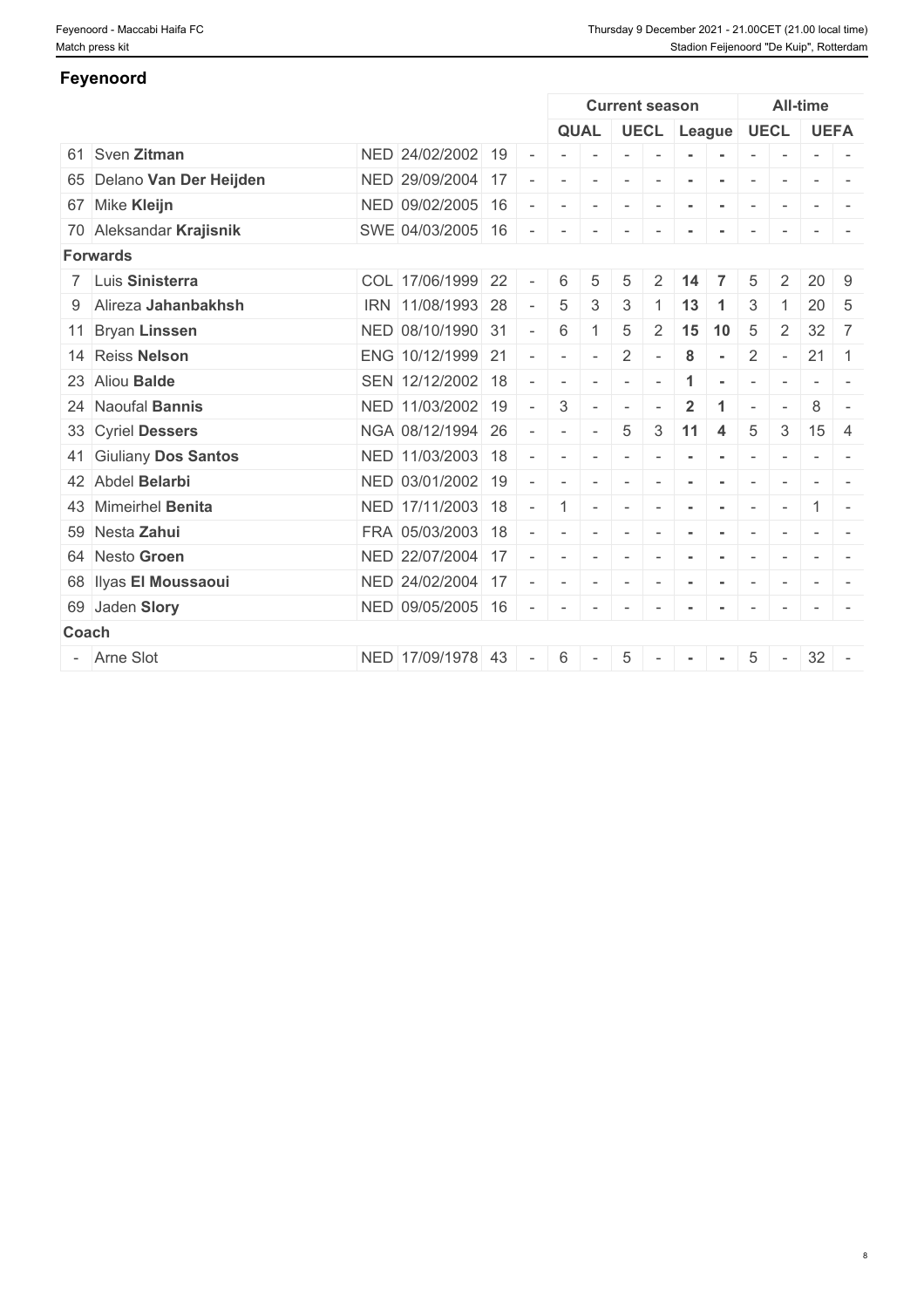#### **Maccabi Haifa FC**

|       |                         |      |                                                   |       |                          |                          |                          |                          | <b>Current season</b>                   |                |                |                          |                          | <b>All-time</b> |                                                                                                                           |
|-------|-------------------------|------|---------------------------------------------------|-------|--------------------------|--------------------------|--------------------------|--------------------------|-----------------------------------------|----------------|----------------|--------------------------|--------------------------|-----------------|---------------------------------------------------------------------------------------------------------------------------|
|       |                         |      |                                                   |       |                          |                          | <b>QUAL</b>              |                          | UECL League UECL UEFA                   |                |                |                          |                          |                 |                                                                                                                           |
|       | No. Player              | Nat. | <b>DoB</b>                                        | Age D |                          |                          |                          |                          | Pid Gis Pid Gis Pid Gis Pid Gis Pid Gis |                |                |                          |                          |                 |                                                                                                                           |
|       | <b>Goalkeepers</b>      |      |                                                   |       |                          |                          |                          |                          |                                         |                |                |                          |                          |                 |                                                                                                                           |
|       | 44 Joshua Cohen         |      | USA 18/08/1992 29                                 |       |                          | 6                        |                          | 5                        |                                         | 11             | $\sim$         | 5                        | $\sim$                   | $17 -$          |                                                                                                                           |
|       | 53 Kiav Michael Salkind |      | ISR 02/11/2003 18                                 |       |                          | $\overline{\phantom{a}}$ | $\overline{\phantom{a}}$ | $\sim$                   | $\sim$                                  | $\sim$         | $\sim$         | $\sim$                   | $\sim$                   |                 | $\frac{1}{2} \left( \frac{1}{2} \right) \left( \frac{1}{2} \right) \left( \frac{1}{2} \right) \left( \frac{1}{2} \right)$ |
|       | 77 Royie Fucs           |      | ISR 14/12/1998 22                                 |       |                          |                          |                          | $\overline{\phantom{a}}$ |                                         |                |                |                          |                          |                 |                                                                                                                           |
|       | 90 Roi Mashpati         |      | ISR 23/11/1992 29                                 |       |                          | $\overline{\phantom{a}}$ | $\overline{\phantom{a}}$ | $\overline{\phantom{a}}$ |                                         |                |                |                          |                          |                 |                                                                                                                           |
|       | <b>Defenders</b>        |      |                                                   |       |                          |                          |                          |                          |                                         |                |                |                          |                          |                 |                                                                                                                           |
|       | 2 Ryan Strain           |      | AUS 02/04/1997 24                                 |       |                          |                          |                          |                          |                                         |                |                |                          |                          |                 |                                                                                                                           |
|       | 3 Sean Goldberg         |      | ISR 13/06/1995 26                                 |       | $\sim$                   | 2                        |                          | 3                        |                                         | 9              |                | 3                        | $\overline{\phantom{a}}$ |                 | $22 -$                                                                                                                    |
|       | 5 Bogdan Planić         |      | SRB 19/01/1992 29                                 |       |                          | 4                        | $\overline{\phantom{a}}$ | 4                        |                                         | 11             | $\sim$         | 4                        | $\sim$                   |                 | $36 -$                                                                                                                    |
|       | 12 Sun Menachem         |      | ISR 07/09/1993 28                                 |       |                          | 5                        |                          | $\overline{4}$           |                                         | 11             | $\mathbf 1$    | 4                        | $\sim$                   |                 | $19$ 1                                                                                                                    |
|       | 15 Ofri Arad            |      | ISR 11/09/1998 23                                 |       |                          | $\overline{1}$           | $\sim$                   | 3                        |                                         | 5              |                | 3                        | $\sim$                   |                 | $12 -$                                                                                                                    |
|       | 17 Taleb Tawatha        |      | ISR 21/06/1992 29                                 |       |                          | $\sim$                   | $\sim$                   | $\overline{2}$           |                                         | 3              | $\sim$         | $\overline{2}$           | $\sim$                   | 29              | $\overline{1}$                                                                                                            |
|       | 24 Ori Dahan            |      | ISR 07/12/1999 22                                 |       |                          | 6                        |                          | $\overline{2}$           |                                         | 3              |                | $\overline{2}$           | $\overline{\phantom{a}}$ | 9               | $\sim$                                                                                                                    |
|       | 25 Yosef Raz Meir       |      | ISR 30/11/1996 25                                 |       |                          | 6                        | $\sim$                   | 5                        | $\sim$                                  | 10             | $\sim$         | 5                        | $\sim$                   |                 | $16 -$                                                                                                                    |
|       | 34 Itamar Guri          |      | ISR 30/07/2003 18                                 |       |                          |                          |                          | $\overline{\phantom{a}}$ |                                         |                |                | $\overline{\phantom{a}}$ | $\overline{\phantom{a}}$ | $\sim$          |                                                                                                                           |
|       | 36 Adar Azruel          |      | ISR 15/02/2002 19                                 |       |                          | $\overline{\phantom{a}}$ | $\sim$                   | $\overline{\phantom{a}}$ |                                         | $\blacksquare$ | $\sim$         | $\sim$                   | $\sim$                   |                 | $ -$                                                                                                                      |
|       | 55 Rami Gershon         |      | ISR 12/08/1988 33                                 |       | $\overline{\phantom{a}}$ | 3                        |                          | 4                        |                                         | $\overline{2}$ | $\sim$         | 4                        | $\sim$ $-$               |                 | $29 \mid 1$                                                                                                               |
|       | <b>Midfielders</b>      |      |                                                   |       |                          |                          |                          |                          |                                         |                |                |                          |                          |                 |                                                                                                                           |
|       | 4 Ali Mohamed           |      | NIG 07/10/1995 26                                 |       |                          | 4                        |                          | 5                        |                                         | 11             |                | 5                        |                          |                 | $12 -$                                                                                                                    |
|       |                         |      |                                                   |       |                          |                          |                          |                          |                                         |                |                |                          |                          |                 |                                                                                                                           |
|       | 6 Neta Lavi             |      | ISR 25/08/1996 25                                 |       |                          | $\sim$                   | $\sim$                   | $\mathbf{1}$             | $\sim$                                  | $\mathbf{1}$   | $\sim$         | $\mathbf{1}$             | $\sim$                   |                 | $12 -$                                                                                                                    |
|       | 7 Omer Atzili           |      | ISR 27/07/1993 28                                 |       |                          | 6                        | 5                        | 4                        |                                         | 11             | 9              | 4                        |                          |                 | $42 \mid 15$                                                                                                              |
|       | 8 Doley Haziza          |      | ISR 05/07/1995 26                                 |       |                          | 6                        | $\overline{2}$           | 5                        |                                         | 11             | 5              | 5                        |                          | 21              | $\overline{2}$                                                                                                            |
|       | 14 José Rodríguez       |      | ESP 16/12/1994 26                                 |       |                          | $\overline{5}$           |                          | 5                        |                                         | 9              |                | 5                        | $\sim$                   | 20              | $\sim$                                                                                                                    |
|       | 16 Mohammad Abu Fani    |      | ISR 27/04/1998 23                                 |       |                          | 5                        |                          | 3                        |                                         | 7              | $\overline{2}$ | 3                        | $\overline{\phantom{a}}$ | 17              | $\overline{2}$                                                                                                            |
|       | 18 Yuval Ashkenazi      |      | ISR 13/02/1992 29                                 |       |                          | 6                        | 3                        | $\overline{\phantom{a}}$ | $\overline{\phantom{a}}$                | $\overline{7}$ |                | $\sim$                   | $\sim$                   |                 | $18$ 9                                                                                                                    |
|       | 26 Mahmoud Jaber        |      | ISR 05/10/1999 22                                 |       |                          | $\overline{2}$           | $\sim$                   | 3                        |                                         | 8              | $\overline{2}$ | 3                        | $\sim$                   | 5               | $\sim$                                                                                                                    |
|       | 33 Maor Levi            |      | ISR 18/06/2000 21                                 |       |                          | 4                        | $\overline{1}$           | $\overline{2}$           | $\sim$                                  | $\sqrt{5}$     | $\sim$         | $\overline{2}$           | $\sim$                   |                 | $7 \mid 1$                                                                                                                |
|       | 38 Nur Aldeen Othman    |      | ISR 18/02/2004 17                                 |       | $\sim$                   | $\sim$                   | $\overline{\phantom{a}}$ | $\sim$                   |                                         |                |                | $\overline{\phantom{a}}$ |                          |                 |                                                                                                                           |
|       | 39 Ido Elmichly         |      | $\overline{1$ SR $\overline{14/05/2004}$ 17 - - - |       |                          |                          |                          |                          | $-1$                                    | $\sim$         | $\sim$         | $\sim$                   | $\mathbf{r}$             |                 | $\frac{1}{2} \left( \frac{1}{2} \right) \left( \frac{1}{2} \right) = \frac{1}{2}$                                         |
|       | <b>Forwards</b>         |      |                                                   |       |                          |                          |                          |                          |                                         |                |                |                          |                          |                 |                                                                                                                           |
|       | 9 Ben Sahar             |      | ISR 10/08/1989 32                                 |       |                          | 6                        |                          | 4                        |                                         | 6              |                | 4                        |                          | 60              | - 8                                                                                                                       |
|       | 10 Tjaronn Chery        |      | SUR 04/06/1988 33                                 |       | S                        | 6                        | 2                        | 5                        |                                         | -11            |                | 5                        |                          | 23              | - 5                                                                                                                       |
|       | 11 Godsway Donyoh       |      | GHA 14/10/1994 27                                 |       |                          | 2                        |                          | 5                        |                                         | 9              | $\mathbf{2}$   | 5                        |                          |                 | $13 \mid 2$                                                                                                               |
|       | 21 Din David            |      | ISR 14/03/1996 25                                 |       |                          | 6                        | 3                        | $\overline{5}$           |                                         | $12 \quad 5$   |                | 5                        |                          |                 | $13 \mid 3$                                                                                                               |
|       | 22 Mohammad Awwad       |      | ISR 09/06/1997 24                                 |       |                          | $\sim$                   | $\sim$                   | $\sim$                   | $\sim$                                  | $\sim$         | $\sim$         | $\sim$                   |                          | 9               | 2                                                                                                                         |
|       | 32 Timoti Muzi          |      | RSA 24/08/2001 20                                 |       |                          | $\sim$                   |                          |                          | $\sim$                                  | $\sim$         | $\sim$         | $\sim$                   | $\sim$                   |                 | $\mathcal{L} = \{ \mathcal{L} \mid \mathcal{L} = \mathcal{L} \}$                                                          |
|       | 35 Nevo Shedo           |      | ISR 10/05/2002 19                                 |       |                          | $\sim$                   |                          | $\sim$                   |                                         |                |                |                          |                          |                 |                                                                                                                           |
|       | 40 Sapir Razon          |      | ISR 27/01/2003 18                                 |       | $\sim$                   | $\sim$                   | $\sim$                   | $\sim$                   |                                         |                |                |                          |                          |                 |                                                                                                                           |
| Coach |                         |      |                                                   |       |                          |                          |                          |                          |                                         |                |                |                          |                          |                 |                                                                                                                           |
|       | - Barak Bakhar          |      | ISR 21/09/1979 42                                 |       | $\sim$                   | 6                        | $\sim$                   | $5\phantom{.0}$          |                                         |                |                | 5                        | $\sim$ $ \sim$           |                 | 66 -                                                                                                                      |
|       |                         |      |                                                   |       |                          |                          |                          |                          |                                         |                |                |                          |                          |                 |                                                                                                                           |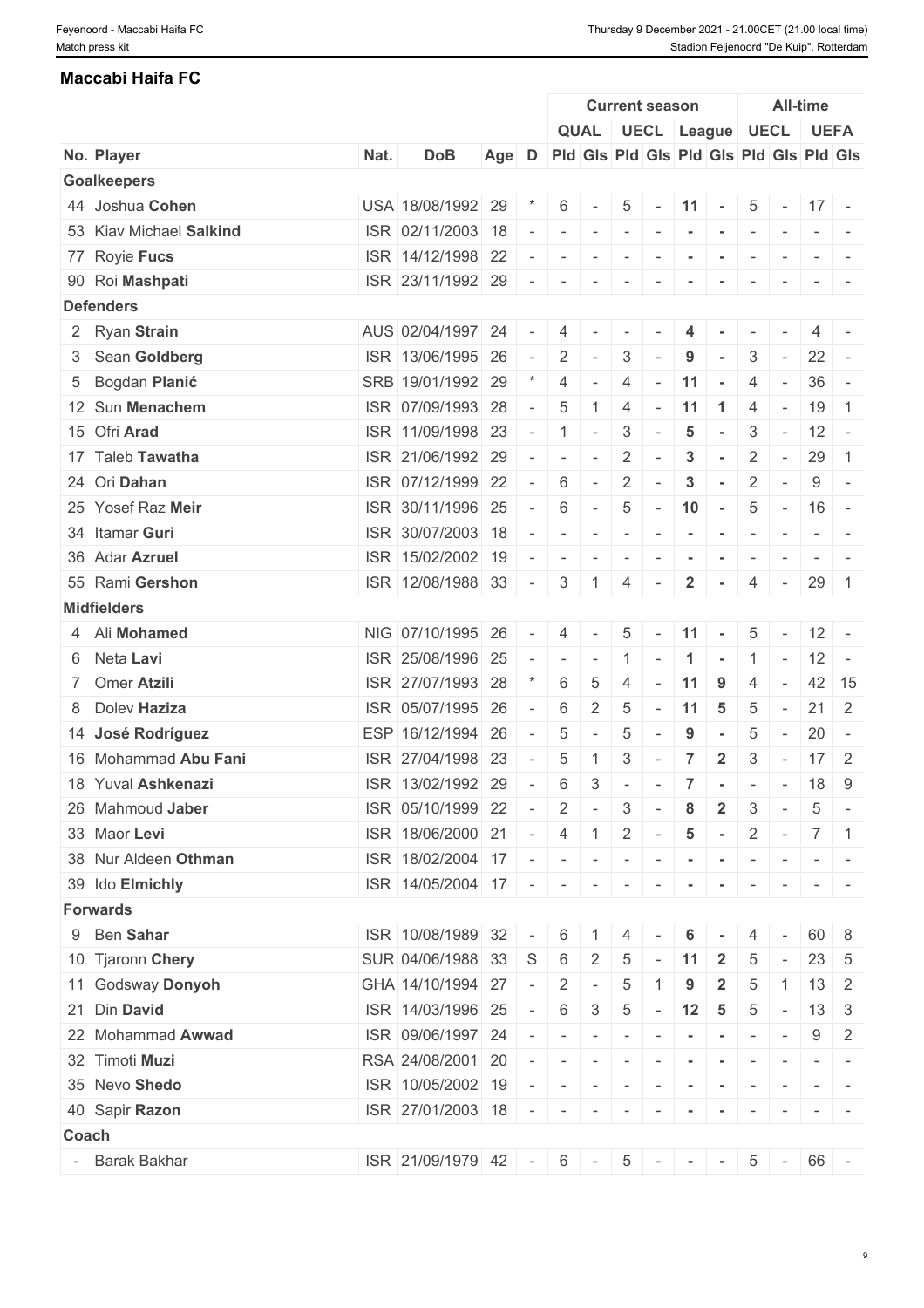# **Fixtures and results**

## **Feyenoord**

| Date              | <b>Competition Opponent</b> |                        |    |              | Result Goalscorers                                                 |
|-------------------|-----------------------------|------------------------|----|--------------|--------------------------------------------------------------------|
| 22/07/2021 UECL   |                             | KF Drita (A)           | D  | $0-0$        |                                                                    |
| 29/07/2021        | <b>UECL</b>                 | KF Drita (H)           | W  |              | 3-2 Til 7, 68, 90                                                  |
| 05/08/2021        | <b>UECL</b>                 | FC Luzern (A)          | W  |              | 3-0 Til 9, 39, Sinisterra 84                                       |
| 12/08/2021 UECL   |                             | FC Luzern (H)          | W  |              | 3-0 Jahanbakhsh 9, 34, Sinisterra 48                               |
| 15/08/2021 League |                             | Willem II (A)          | W  |              | 4-0 Linssen 17, Sinisterra 25, Til 48, Bannis 90+2                 |
| 19/08/2021 UECL   |                             | IF Elfsborg (H)        | W  |              | 5-0 Sinisterra 25, 37, 48, Jahanbakhsh 30,<br>Linssen 58           |
| 22/08/2021 League |                             | Go Ahead Eagles (H)    | W  |              | 2-0 Linssen 60, 87                                                 |
| 26/08/2021 UECL   |                             | IF Elfsborg (A)        | L. | $1-3$ Til 61 |                                                                    |
| 29/08/2021 League |                             | FC Utrecht (A)         | L. |              | 1-3 Sinisterra 45                                                  |
| 14/09/2021 UECL   |                             | Maccabi Haifa FC (A)   | D  | $0 - 0$      |                                                                    |
| 19/09/2021 League |                             | PSV Eindhoven (A)      | W  | $4 - 0$      | Toornstra 45+1, 85, Linssen 71, Dessers<br>$90 + 2$                |
| 22/09/2021 League |                             | sc Heerenveen (H)      | W  |              | 3-1 Til 12, 88, Linssen 60                                         |
| 25/09/2021 League |                             | NEC Nijmegen (H)       | W  |              | 5-3 Orkun Kökçü 14 (P), Sinisterra 17, Til 80, 89,<br>Dessers 90+2 |
| 30/09/2021 UECL   |                             | SK Slavia Praha (H)    | W  |              | 2-1 Orkun Kökçü 14, Linssen 24                                     |
| 03/10/2021 League |                             | Vitesse (A)            | L. | 1-2 Til 29   |                                                                    |
| 16/10/2021 League |                             | RKC Waalwijk (H)       | D  |              | 2-2 Toornstra 34, Til 47                                           |
| 21/10/2021 UECL   |                             | 1. FC Union Berlin (H) | W  |              | 3-1 Jahanbakhsh 11, Linssen 29, Sinisterra 76                      |
| 24/10/2021 League |                             | SC Cambuur (A)         | W  |              | 3-2 Linssen 25, Aursnes 45, Malacia 58                             |
| 31/10/2021 League |                             | Sparta Rotterdam (A)   | W  |              | 1-0 Dessers $90+2$                                                 |
| 04/11/2021 UECL   |                             | 1. FC Union Berlin (A) | W  |              | 2-1 Sinisterra 15, Dessers 72                                      |
| 07/11/2021        | League                      | AZ Alkmaar (H)         | W  |              | 1-0 Dessers 90+2                                                   |
| 21/11/2021        | League                      | PEC Zwolle (H)         | W  |              | 4-0 Linssen 6, 31, Sinisterra 9, Til 35                            |
| 25/11/2021 UECL   |                             | SK Slavia Praha (A)    | D  |              | 2-2 Dessers 31, 90+3                                               |
| 28/11/2021 League |                             | FC Twente (A)          | D  | $0-0$        |                                                                    |
| 01/12/2021 League |                             | Heracles Almelo (H)    | W  |              | 2-1 Sinisterra 45+7, 70                                            |
| 05/12/2021 League |                             | SC Fortuna Sittard (H) | W  |              | 5-0 Til 8, Linssen 26, 52, Sinisterra 63,<br>Jahanbakhsh 89        |
| 09/12/2021 UECL   |                             | Maccabi Haifa FC (H)   |    |              |                                                                    |
| 12/12/2021 League |                             | FC Groningen (A)       |    |              |                                                                    |
| 15/12/2021 Cup    |                             | FC Twente (A)          |    |              |                                                                    |
| 19/12/2021 League |                             | AFC Ajax (H)           |    |              |                                                                    |
| 22/12/2021 League |                             | sc Heerenveen (A)      |    |              |                                                                    |
| 15/01/2022 League |                             | Vitesse (H)            |    |              |                                                                    |
| 23/01/2022 League |                             | NEC Nijmegen (A)       |    |              |                                                                    |
| 06/02/2022 League |                             | Sparta Rotterdam (H)   |    |              |                                                                    |
| 13/02/2022 League |                             | RKC Waalwijk (A)       |    |              |                                                                    |
| 20/02/2022 League |                             | SC Cambuur (H)         |    |              |                                                                    |
|                   |                             |                        |    |              |                                                                    |
| 27/02/2022 League |                             | AZ Alkmaar (A)         |    |              |                                                                    |
| 06/03/2022 League |                             | FC Groningen (H)       |    |              |                                                                    |
| 13/03/2022 League |                             | PEC Zwolle (A)         |    |              |                                                                    |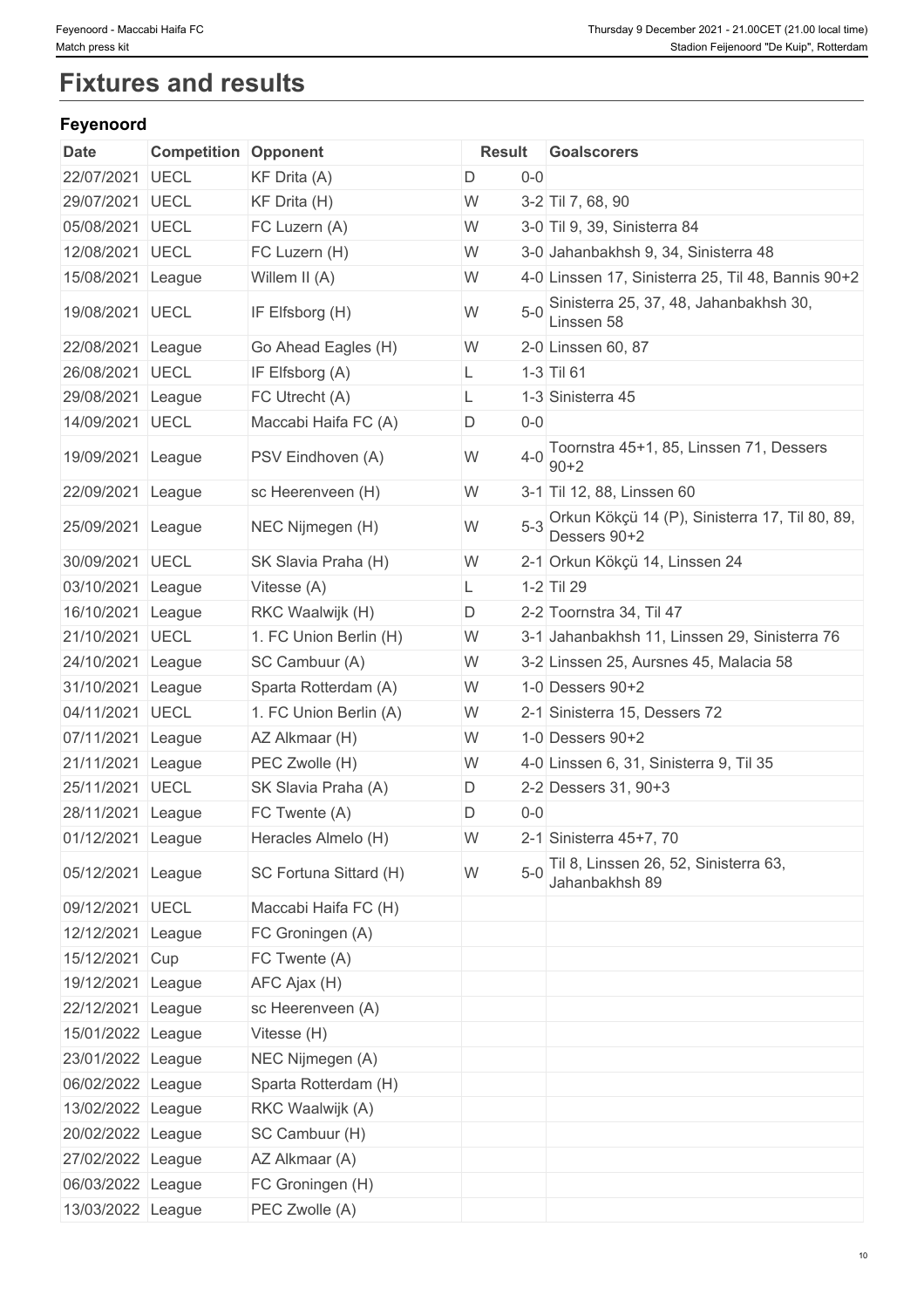### **Feyenoord**

| 20/03/2022 League | AFC Ajax (A)           |  |
|-------------------|------------------------|--|
| 03/04/2022 League | Willem II (H)          |  |
| 10/04/2022 League | Heracles Almelo (A)    |  |
| 24/04/2022 League | FC Utrecht (H)         |  |
| 01/05/2022 League | SC Fortuna Sittard (A) |  |
| 08/05/2022 League | PSV Eindhoven (H)      |  |
| 11/05/2022 League | Go Ahead Eagles (A)    |  |
| 15/05/2022 League | FC Twente (H)          |  |

| Pos. Clubs              |    | P W              | $\overline{D}$ |                 |              | L GF GA Pts          |      |
|-------------------------|----|------------------|----------------|-----------------|--------------|----------------------|------|
| 1 AFC Ajax              |    | $15$ 11 3        |                |                 | 48           |                      | 2 36 |
| 2 Feyenoord             |    | $15$ 11          | $\overline{2}$ | $2^{\circ}$     |              | 38 14 35             |      |
| 3 PSV Eindhoven         |    | $15$ 11 1        |                | 3 <sup>1</sup>  |              | 38 22 34             |      |
| 4 FC Utrecht            | 15 | $\cdot$   8 $^+$ | 2              | $5\overline{)}$ |              | $30 \ 20 \ 26$       |      |
| 5 Vitesse               | 15 | 8                | $\overline{2}$ |                 | $5 \quad 20$ | 22 26                |      |
| 6 FC Twente             |    | $15 \mid 7 \mid$ | $\overline{4}$ |                 |              | 4 22 19 25           |      |
| 7 SC Cambuur            | 15 | $\sim$   8 $^+$  | $\overline{0}$ | $\overline{7}$  |              | 27 35 24             |      |
| 8 AZ Alkmaar            | 15 | 7 <sup>1</sup>   | 2              | 6               | 28           | 21 23                |      |
| 9 sc Heerenveen         | 15 | 6                | 3              | 6               |              | $18$ 21 21           |      |
| 10 Go Ahead Eagles      | 15 | 6                | $\overline{2}$ |                 |              | 7 19 25 20           |      |
| 11 NEC Nijmegen         | 15 | 5                | 4              | 6               |              | 20 24 19             |      |
| 12 FC Groningen         | 15 | $\sim$ 4         | 6              | $5^{\circ}$     |              | $17$ 21 18           |      |
| 13 Willem II            | 15 | $5\overline{)}$  | 3              | $\overline{7}$  | $+16$        | 28 18                |      |
| 14 RKC Waalwijk         | 15 | $\mathbf{3}$     | 6              | 6               |              | $16$ 23 15           |      |
| 15 Heracles Almelo      | 15 | $\overline{4}$   | $\overline{2}$ | 9               |              | $15$ 21 14           |      |
| 16 Sparta Rotterdam     | 15 | $\overline{2}$   | 4              | 9               |              | $12 \mid 24 \mid 10$ |      |
| 17   SC Fortuna Sittard | 15 | $\overline{2}$   | 3              | 10              | 16           | 39 9                 |      |
| 18 PEC Zwolle           | 15 |                  |                | $3 \mid 11$     | 8            | $27 \quad 6$         |      |

## **Maccabi Haifa FC**

| <b>Date</b>       | <b>Competition</b> | Opponent                | <b>Result</b> | <b>Goalscorers</b>                                                           |
|-------------------|--------------------|-------------------------|---------------|------------------------------------------------------------------------------|
| 07/07/2021        | <b>UCL</b>         | FC Kairat Almaty (H)    | D             | 1-1 Atzili 45                                                                |
| 14/07/2021        | <b>IUCL</b>        | FC Kairat Almaty (A)    | $0 - 2$       |                                                                              |
| 22/07/2021        | <b>UECL</b>        | FC Dinamo Tbilisi (A)   | W             | 2-1 Atzili 8, David 66                                                       |
| 29/07/2021        | <b>UECL</b>        | FC Dinamo Tbilisi (H)   | $5 - 1$<br>W  | Levi 17, Sporkslede 37 (og), Atzili 75,<br>Ashkenazi 81, 85                  |
| 05/08/2021 UECL   |                    | HB Tórshavn (H)         | W             | David 6, 24, Haziza 45+5, Gershon 62, Sahar<br>74, Atzili 82, Ashkenazi 90+2 |
| 12/08/2021        | <b>UECL</b>        | HB Tórshavn (A)         | $0 - 1$       |                                                                              |
| 19/08/2021        | <b>UECL</b>        | Neftçi PFK (A)          | D             | 3-3 Atzili 9, Chery 78, 90+6                                                 |
| 26/08/2021        | <b>UECL</b>        | Neftçi PFK (H)          | $4 - 0$<br>W  | Menachem 20, Atzili 45+2, Haziza 52 (P),<br>Abu Fani 69                      |
| 29/08/2021        | League             | Hapoel Hadera (A)       | D<br>$0 - 0$  |                                                                              |
| 11/09/2021        | League             | Bnei Sakhnin FC (H)     | W             | 2-1 Atzili 70, 90                                                            |
| 14/09/2021        | <b>UECL</b>        | Feyenoord (H)           | D<br>$0 - 0$  |                                                                              |
| 18/09/2021 League |                    | Maccabi Tel-Aviv FC (A) |               | 1-2 Menachem 32                                                              |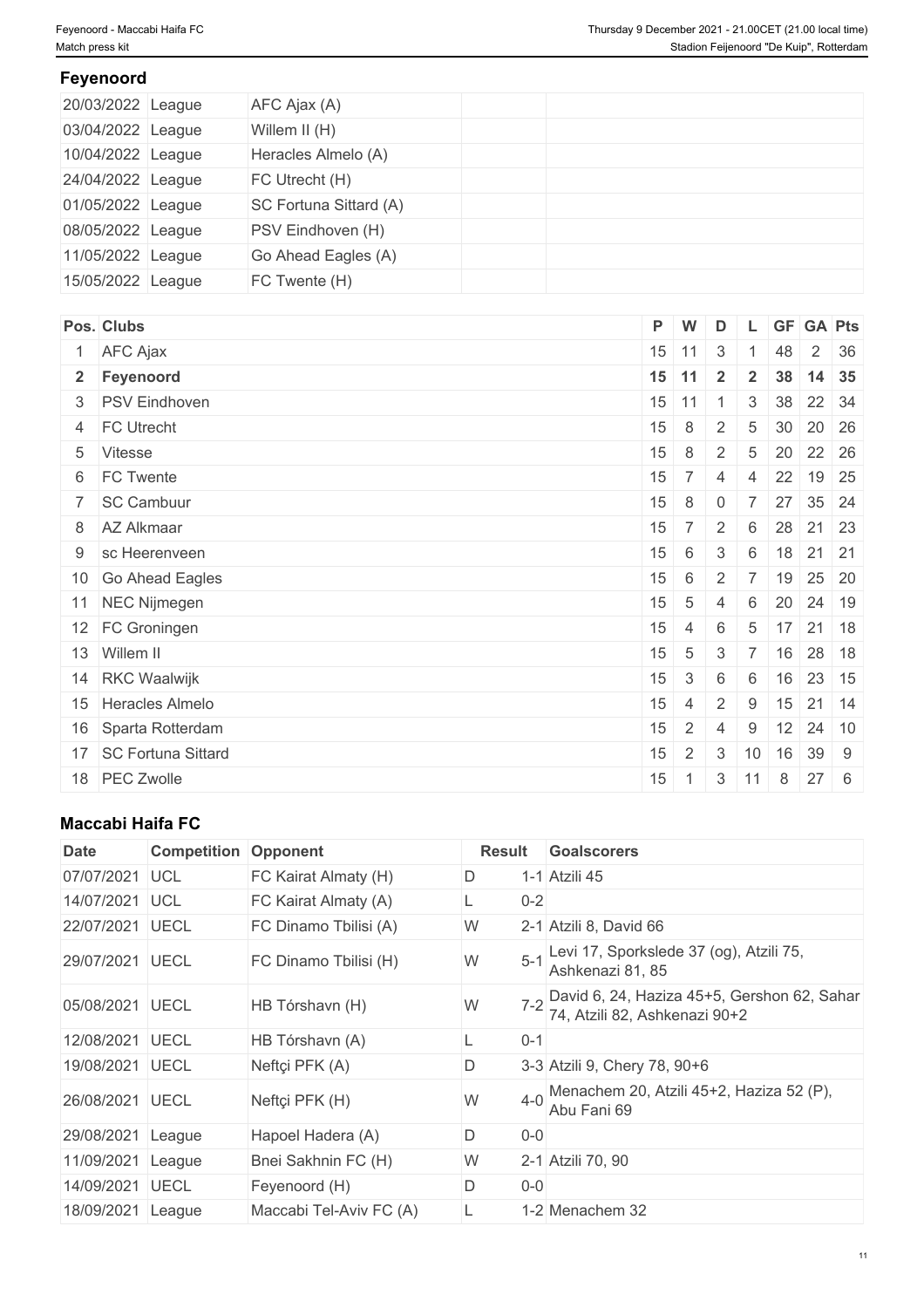**Maccabi Haifa FC**

| 26/09/2021 League | Maccabi Petah Tikva FC (H)    | W. |         | 2-0 Atzili 21, Felczer 70 (og)                    |
|-------------------|-------------------------------|----|---------|---------------------------------------------------|
| 30/09/2021 UECL   | 1. FC Union Berlin (A)        | L  | $0 - 3$ |                                                   |
| 03/10/2021 League | Hapoel Beer-Sheva FC (H)      | L. |         | 1-2 Haziza 13 (P)                                 |
| 16/10/2021 League | Hapoel Katamon (A)            | W  |         | 4-1 Haziza 9, Jaber 42, 85, Donyoh 68             |
| 21/10/2021 UECL   | SK Slavia Praha (H)           | W  |         | 1-0 Donyoh 24                                     |
| 25/10/2021 League | Maccabi Netanya FC (H)        | W  |         | 2-0 Haziza 4, Atzili 40                           |
| 30/10/2021 League | FC Ashdod (A)                 | D  |         | 2-2 Cohen 6 (og), Chery 63                        |
| 04/11/2021 UECL   | SK Slavia Praha (A)           | L  | $0 - 1$ |                                                   |
| 07/11/2021 League | Hapoel Kiryat Shmona FC (H) W |    |         | 4-0 David 16, Abu Fani 42, Chery 64, Atzili 90    |
| 25/11/2021 UECL   | 1. FC Union Berlin (H)        | L. | $0 - 1$ |                                                   |
| 28/11/2021 League | Hapoel Tel-Aviv FC (A)        | W  |         | 3-1 Atzili 45+1, 90+1 (P), David 47               |
| 02/12/2021 League | Hapoel Haifa FC (H)           | W  |         | 5-1 David 16, 45, Haziza 18, Atzili 72, Donyoh 90 |
| 05/12/2021 League | Hapoel Nazareth FC (A)        | W  |         | 4-0 Atzili 38, David 60, Abu Fani 76, Haziza 89   |
| 09/12/2021 UECL   | Feyenoord (A)                 |    |         |                                                   |
| 13/12/2021 League | Beitar Jerusalem FC (H)       |    |         |                                                   |
| 18/12/2021 Cup    | Hapoel Katamon (H)            |    |         |                                                   |
| 21/12/2021 League | Hapoel Hadera (H)             |    |         |                                                   |
| 25/12/2021 League | Bnei Sakhnin FC (A)           |    |         |                                                   |
| 03/01/2022 League | Maccabi Tel-Aviv FC (H)       |    |         |                                                   |
| 08/01/2022 League | Maccabi Petah Tikva FC (A)    |    |         |                                                   |
| 15/01/2022 League | Hapoel Beer-Sheva FC (A)      |    |         |                                                   |
| 22/01/2022 League | Hapoel Katamon (H)            |    |         |                                                   |
| 29/01/2022 League | Maccabi Netanya FC (A)        |    |         |                                                   |
| 05/02/2022 League | FC Ashdod (H)                 |    |         |                                                   |
| 12/02/2022 League | Hapoel Kiryat Shmona FC (A)   |    |         |                                                   |
| 19/02/2022 League | Hapoel Tel-Aviv FC (H)        |    |         |                                                   |
| 26/02/2022 League | Hapoel Haifa FC (A)           |    |         |                                                   |
| 05/03/2022 League | Hapoel Nazareth FC (H)        |    |         |                                                   |
| 12/03/2022 League | Beitar Jerusalem FC (A)       |    |         |                                                   |

| Pos. Clubs                | $P$ W        |                    | D                                   |                |                 | L GF GA Pts                 |  |
|---------------------------|--------------|--------------------|-------------------------------------|----------------|-----------------|-----------------------------|--|
| 1 Hapoel Beer-Sheva FC    | $12 \mid 8$  |                    | 4                                   | $\overline{0}$ | 19              | 8 28                        |  |
| 2 Maccabi Haifa FC        | 12           | - 8                | $\overline{2}$                      | $\overline{2}$ | 30 <sup>°</sup> | $10 \mid 26$                |  |
| 3 Bnei Sakhnin FC         | $12 \mid 5$  |                    | 3                                   | $-4$           |                 | $16$ 14 18                  |  |
| 4 Maccabi Tel-Aviv FC     | $12 \quad 5$ |                    | 3                                   | 4              |                 | $17$ 18 18                  |  |
| 5 Hapoel Hadera           |              | $12 \mid 4 \mid$   | 6                                   |                |                 | $2 \mid 10 \mid 11 \mid 18$ |  |
| 6 Hapoel Haifa FC         | $12 \mid 5$  |                    | 2                                   |                |                 | $5 \mid 17 \mid 17 \mid 17$ |  |
| 7 FC Ashdod               |              | $12 \mid 5 \mid$   | 2 <sup>1</sup>                      |                |                 | $5 \mid 13 \mid 13 \mid 17$ |  |
| 8 Hapoel Tel-Aviv FC      |              | $12 \mid 4 \mid$   | $\overline{4}$                      |                |                 | 4 15 16 16                  |  |
| 9 Hapoel Kiryat Shmona FC |              |                    |                                     |                |                 | $12$ 4 2 6 11 16 14         |  |
| 10 Hapoel Nazareth FC     |              | $12 \mid 3$        | $\pm$ 4 <sup><math>\pm</math></sup> |                |                 | $5$ 11 18 13                |  |
| 11 Beitar Jerusalem FC    |              | $12 \mid 3 \mid 3$ |                                     |                |                 | $6$ 11 13 12                |  |
| 12 Maccabi Netanya FC     |              | $12 \mid 3 \mid$   | 3 <sup>5</sup>                      |                |                 | $6$ 14 17 12                |  |
| 13 Maccabi Petah Tikva FC |              | $12 \mid 2 \mid 4$ |                                     | 6              |                 | $10 \mid 14 \mid 10$        |  |
| 14 Hapoel Katamon         | 12           | 2 <sup>1</sup>     | $\overline{4}$                      | 6              | 6               | $15$ 10                     |  |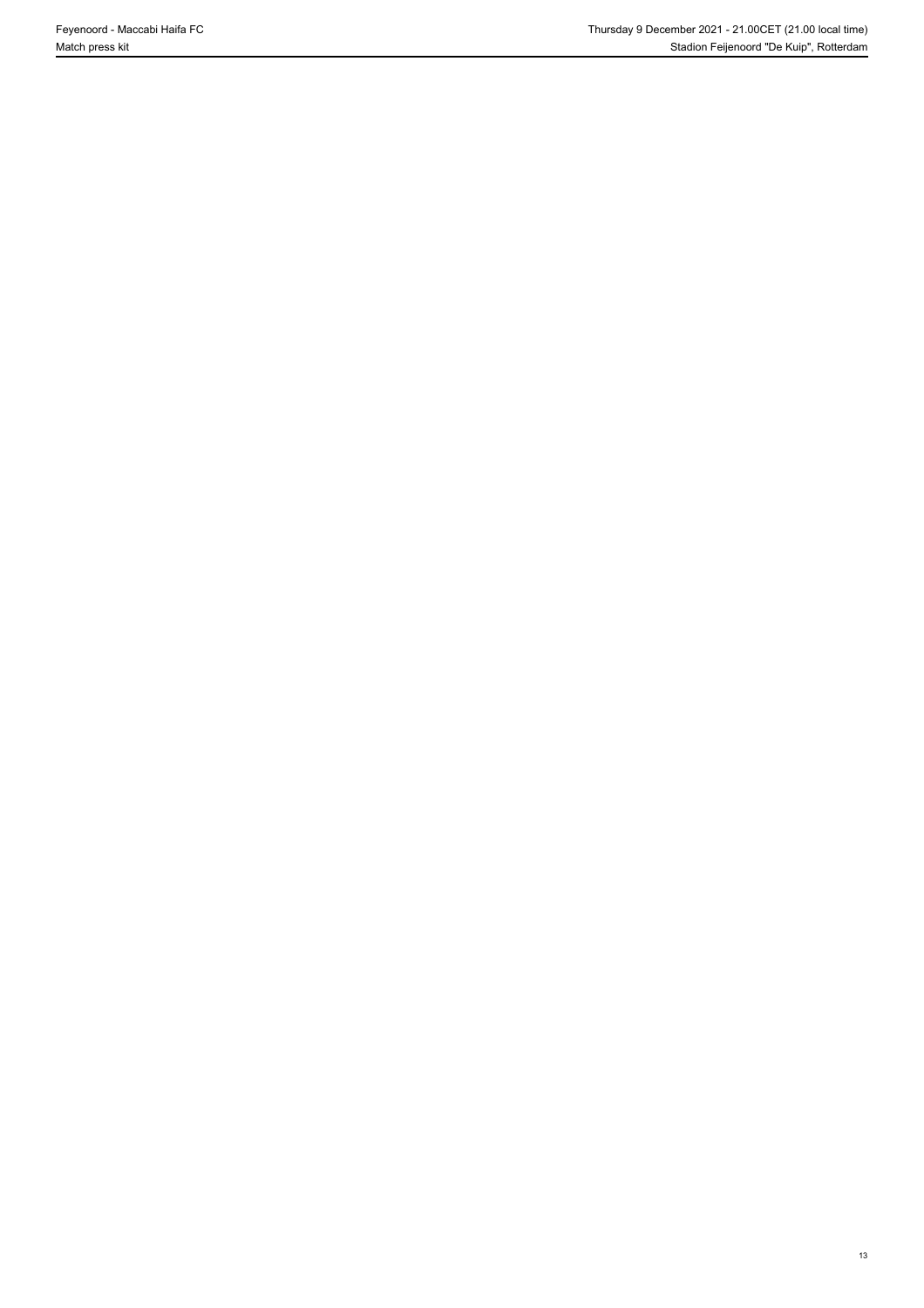# **Match-by-match lineups**

# **Feyenoord**

### **UEFA Europa Conference League - Second qualifying round**

#### (22/07/2021)

#### **KF Drita 0-0 Feyenoord**

**Feyenoord:** Bijlow, Pedersen, Senesi, Sinisterra, Fer, Orkun Kökçü, Linssen, Malacia, Bannis (65 Boženík), Til (81 Antonucci), Toornstra

#### (29/07/2021)

**Feyenoord 3-2 KF Drita** (agg: 3-2) **Goals:** 1-0 Til 7, 1-1 Simonovski 12, 1-2 Fazliu 16, 2-2 Til 68, 3-2 Til 90 **Feyenoord:** Bijlow, Pedersen (83 Haps), Senesi, Sinisterra, Fer, Jahanbakhsh (62 Boženík), Orkun Kökçü, Linssen, Malacia, Til, Toornstra

### **Third qualifying round**

(05/08/2021) **FC Luzern 0-3 Feyenoord Goals:** 0-1 Til 9, 0-2 Til 39, 0-3 Sinisterra 84 **Feyenoord:** Bijlow, Pedersen, Senesi, Sinisterra (87 Haps), Jahanbakhsh (74 Boženík), Orkun Kökçü (78 Fer), Linssen, Malacia, Trauner, Til, Toornstra

#### (12/08/2021)

**Feyenoord 3-0 FC Luzern** (agg: 6-0) **Goals:** 1-0 Jahanbakhsh 9, 2-0 Jahanbakhsh 34, 3-0 Sinisterra 48 **Feyenoord:** Bijlow, Pedersen, Senesi, Sinisterra (77 Bannis), Jahanbakhsh (42 Boženík), Orkun Kökçü (58 Hartjes), Linssen, Malacia (57 Haps), Trauner, Til (77 Milambo), Toornstra

#### **Play-off**

(19/08/2021)

#### **Feyenoord 5-0 IF Elfsborg**

**Goals:** 1-0 Sinisterra 25, 2-0 Jahanbakhsh 30, 3-0 Sinisterra 37, 4-0 Sinisterra 48, 5-0 Linssen 58 **Feyenoord:** Bijlow, Pedersen, Senesi, Sinisterra (82 Marciano), Jahanbakhsh (67 Boženík), Orkun Kökçü (75 Fer), Linssen, Malacia, Trauner, Til, Toornstra

#### (26/08/2021)

**IF Elfsborg 3-1 Feyenoord** (agg: 3-6) **Goals:** 1-0 Larsson 42, 2-0 Bernhardsson 50, 2-1 Til 61, 3-1 Ndione 77 **Feyenoord:** Marciano, Pedersen, Sinisterra (75 Haps), Jahanbakhsh (87 Benita), Orkun Kökçü, Linssen (75 Bannis), Malacia, Trauner, Til, Toornstra, Burger

#### **Group stage**

### **Group E**

| <b>Club</b>             | $PId \mid W \mid D \mid L \mid GF \mid GA \mid Pts \mid$ |                                               |  |  |  |
|-------------------------|----------------------------------------------------------|-----------------------------------------------|--|--|--|
| Feyenoord               |                                                          | 5 3 2 0 9 5 11                                |  |  |  |
| <b>SK Slavia Praha</b>  | 5212767                                                  |                                               |  |  |  |
| 1. FC Union Berlin      |                                                          | 5 2 0 3 7 8 6                                 |  |  |  |
| <b>Maccabi Haifa FC</b> |                                                          | $5 \mid 1 \mid 1 \mid 3 \mid 1 \mid 5 \mid 4$ |  |  |  |

#### **Matchday 1** (14/09/2021)

#### **Maccabi Haifa FC 0-0 Feyenoord**

**Feyenoord:** Bijlow, Pedersen, Senesi, Malacia, Sinisterra, Orkun Kökçü, Linssen (76 Dessers), Aursnes, Trauner, Til, Toornstra (82 Geertruida)

#### **Matchday 2** (30/09/2021) **Feyenoord 2-1 SK Slavia Praha**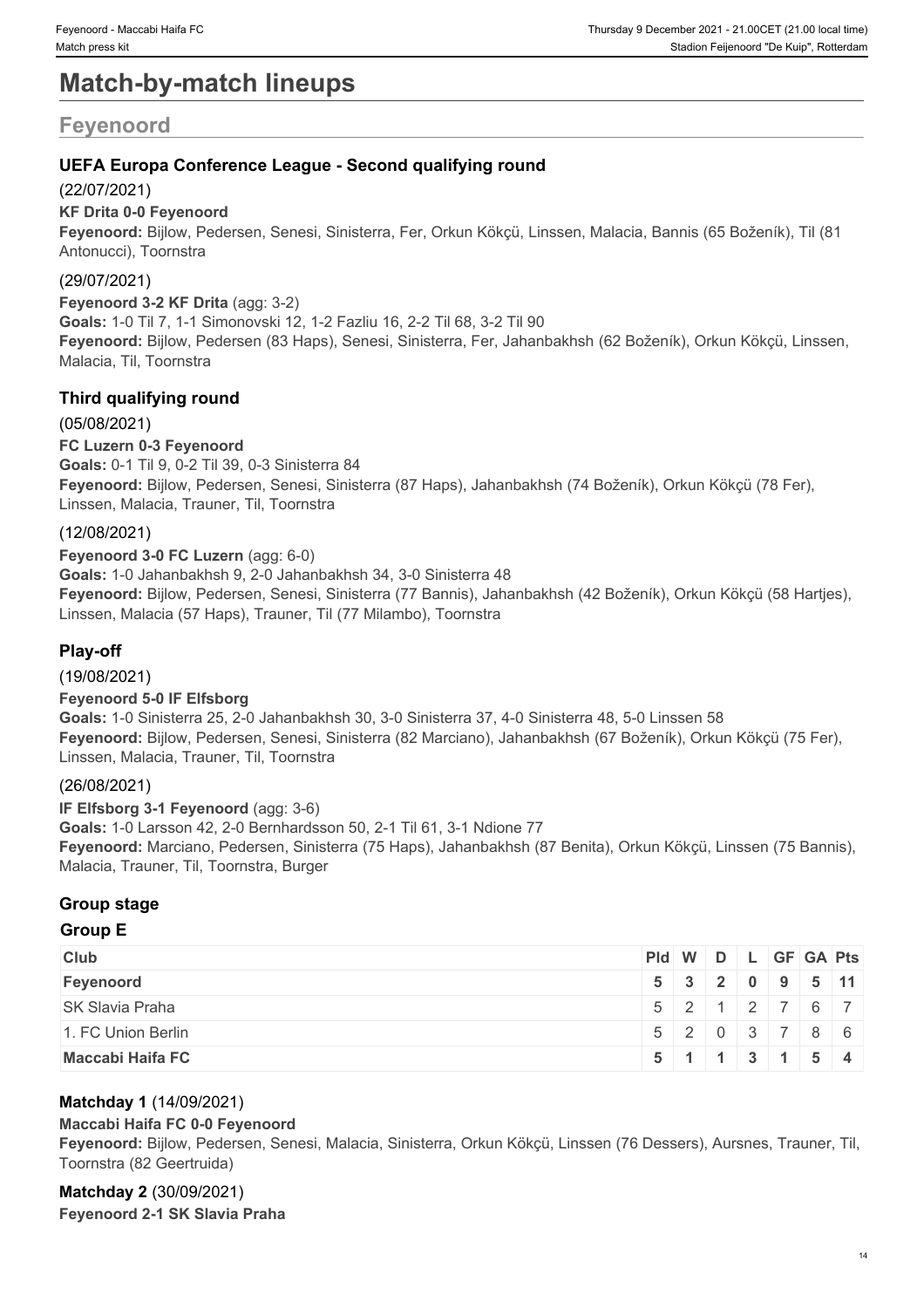**Goals:** 1-0 Orkun Kökçü 14, 2-0 Linssen 24, 2-1 Holeš 63 **Feyenoord:** Bijlow, Pedersen, Senesi, Malacia, Sinisterra (64 Dessers), Jahanbakhsh (78 Geertruida), Orkun Kökçü (64 Aursnes), Linssen, Trauner, Til, Toornstra

#### **Matchday 3** (21/10/2021)

**Feyenoord 3-1 1. FC Union Berlin**

**Goals:** 1-0 Jahanbakhsh 11, 2-0 Linssen 29, 2-1 Awoniyi 35, 3-1 Sinisterra 76 **Feyenoord:** Bijlow, Pedersen, Geertruida, Malacia, Sinisterra, Jahanbakhsh (83 Nelson), Orkun Kökçü (83 Aursnes), Linssen (83 Dessers), Trauner, Til, Toornstra

#### **Matchday 4** (04/11/2021)

#### **1. FC Union Berlin 1-2 Feyenoord**

**Goals:** 0-1 Sinisterra 15, 1-1 Trimmel 41, 1-2 Dessers 72 **Feyenoord:** Bijlow, Geertruida, Senesi (83 Hendriks), Malacia, Sinisterra, Orkun Kökçü, Linssen (64 Dessers), Aursnes, Trauner, Til, Toornstra (74 Pedersen)

#### **Matchday 5** (25/11/2021)

#### **SK Slavia Praha 2-2 Feyenoord**

**Goals:** 1-0 Olayinka 12, 1-1 Dessers 31, 2-1 Kuchta 66, 2-2 Dessers 90+3 **Feyenoord:** Marciano, Pedersen, Senesi (85 Geertruida), Malacia, Sinisterra (85 Nelson), Orkun Kökçü, Linssen (18 Dessers), Aursnes, Trauner, Til, Toornstra (78 Jahanbakhsh)

#### **Matchday 6** (09/12/2021)

Feyenoord-Maccabi Haifa FC

**Maccabi Haifa FC**

#### **UEFA Champions League - First qualifying round**

(07/07/2021) **Maccabi Haifa FC 1-1 FC Kairat Almaty Goals:** 1-0 Atzili 45, 1-1 Alip 76 **Maccabi Haifa FC:** Cohen, Mohamed (66 Dahan), Planić, Lavi (14 José Rodríguez), Atzili (82 Sahar), Chery (66 Haziza), Donyoh (66 David), Menachem, Abu Fani, Meir, Gershon

#### (14/07/2021)

**FC Kairat Almaty 2-0 Maccabi Haifa FC** (agg: 3-1)

**Goals:** 1-0 Vágner Love 10, 2-0 Abiken 66

**Maccabi Haifa FC:** Cohen, Goldberg (80 Menachem), Planić, Atzili, Haziza, Chery, José Rodríguez (46 Mohamed), Abu Fani (80 Levi), David (64 Donyoh), Meir (69 Sahar), Gershon

#### **UEFA Europa Conference League - Second qualifying round**

#### (22/07/2021)

**FC Dinamo Tbilisi 1-2 Maccabi Haifa FC**

**Goals:** 0-1 Atzili 8, 0-2 David 66, 1-2 Papava 88 **Maccabi Haifa FC:** Cohen, Planić (84 Dahan), Atzili (64 David), Haziza (84 Ashkenazi), Chery (71 Levi), Donyoh (63 Sahar), Menachem, José Rodríguez, Abu Fani, Meir, Gershon

### (29/07/2021)

**Maccabi Haifa FC 5-1 FC Dinamo Tbilisi** (agg: 7-2)

**Goals:** 1-0 Levi 17, 1-1 Osei 24, 2-1 Sporkslede 37 (og) , 3-1 Atzili 75, 4-1 Ashkenazi 81, 5-1 Ashkenazi 85 **Maccabi Haifa FC:** Cohen, Planić (84 Strain), Atzili (80 Ashkenazi), Haziza, Chery (64 Sahar), Donyoh (64 David), Menachem, José Rodríguez, Dahan, Meir, Levi (80 Jaber)

## **Third qualifying round**

(05/08/2021)

## **Maccabi Haifa FC 7-2 HB Tórshavn**

**Goals:** 1-0 David 6, 2-0 David 24, 2-1 Dahl 29, 3-1 Haziza 45+5, 4-1 Gershon 62, 4-2 Johansen 70 (P) , 5-2 Sahar 74, 6-2 Atzili 82, 7-2 Ashkenazi 90+2

**Maccabi Haifa FC:** Cohen, Atzili (84 Levi), Haziza, Chery, Menachem (83 Goldberg), José Rodríguez (64 Mohamed), Abu Fani (64 Ashkenazi), David (64 Sahar), Dahan, Meir, Gershon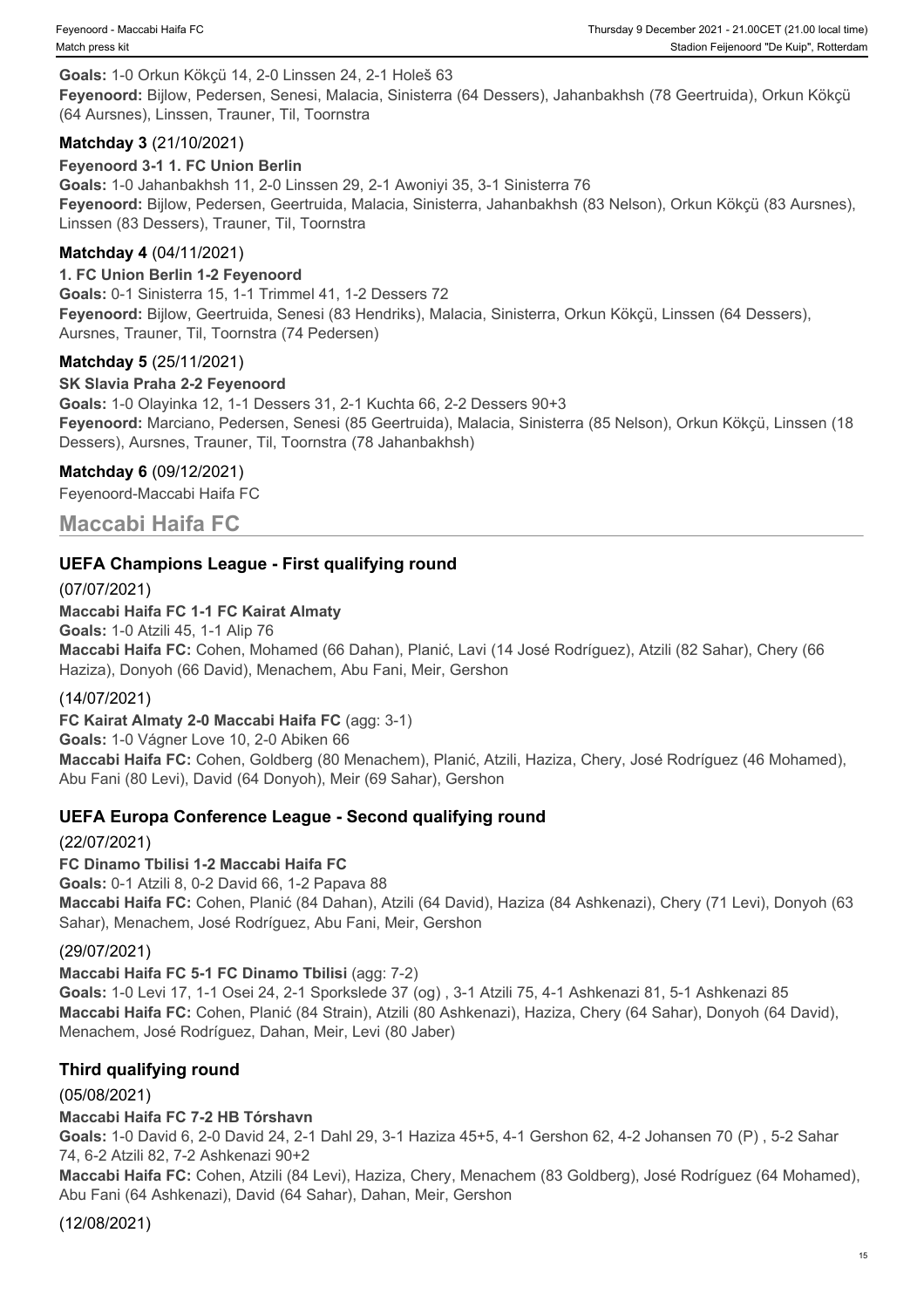#### **HB Tórshavn 1-0 Maccabi Haifa FC** (agg: 3-7)

**Goals:** 1-0 Przybylski 20 **Maccabi Haifa FC:** Cohen, Strain (80 Meir), Goldberg, Mohamed (79 Jaber), Haziza, Sahar (62 David), Chery, Ashkenazi (62 Abu Fani), Dahan, Levi (62 Atzili), Gershon

### **Play-off**

#### (19/08/2021)

#### **Neftçi PFK 3-3 Maccabi Haifa FC**

**Goals:** 0-1 Atzili 9, 1-1 Lawal 50, 2-1 Lawal 66, 3-1 Makhmudov 72, 3-2 Chery 78, 3-3 Chery 90+6 **Maccabi Haifa FC:** Cohen, Mohamed (65 Haziza), Planić, Atzili, Chery, Menachem, José Rodríguez, Abu Fani (88 Ashkenazi), David (74 Sahar), Dahan, Meir (74 Strain)

#### (26/08/2021)

#### **Maccabi Haifa FC 4-0 Neftçi PFK** (agg: 7-3)

**Goals:** 1-0 Menachem 20, 2-0 Atzili 45+2, 3-0 Haziza 52 (P) , 4-0 Abu Fani 69 **Maccabi Haifa FC:** Cohen, Strain (61 Meir), Planić (76 Arad), Atzili, Haziza, Chery (70 Ashkenazi), Menachem, José Rodríguez (70 Mohamed), Abu Fani, David (61 Sahar), Dahan

#### **Group stage**

#### **Matchday 1** (14/09/2021)

#### **Maccabi Haifa FC 0-0 Feyenoord**

**Maccabi Haifa FC:** Cohen, Mohamed, Planić, Chery, Menachem, José Rodríguez, Arad (64 Dahan), Abu Fani (60 Haziza), David (59 Donyoh), Meir, Jaber (82 Lavi)

#### **Matchday 2** (30/09/2021)

#### **1. FC Union Berlin 3-0 Maccabi Haifa FC**

**Goals:** 1-0 Voglsammer 33, 2-0 Behrens 48, 3-0 Awoniyi 76 **Maccabi Haifa FC:** Cohen, Mohamed (72 Jaber), Planić (80 Arad), Atzili (62 Haziza), Chery, Donyoh (62 Sahar), Menachem, José Rodríguez, Dahan (46 David), Meir, Gershon

#### **Matchday 3** (21/10/2021)

#### **Maccabi Haifa FC 1-0 SK Slavia Praha**

**Goals:** 1-0 Donyoh 24 **Maccabi Haifa FC:** Cohen, Goldberg, Mohamed, Planić, Atzili (69 Sahar), Donyoh (69 Chery), José Rodríguez, Tawatha (62 Menachem), David (62 Haziza), Meir, Jaber (84 Gershon)

#### **Matchday 4** (04/11/2021)

#### **SK Slavia Praha 1-0 Maccabi Haifa FC**

**Goals:** 1-0 Kuchta 49 **Maccabi Haifa FC:** Cohen, Goldberg, Mohamed (83 Levi), Haziza, Sahar (61 Atzili), Chery, Menachem (69 Abu Fani), José Rodríguez (46 Arad), David (61 Donyoh), Meir, Gershon

#### **Matchday 5** (25/11/2021)

#### **Maccabi Haifa FC 0-1 1. FC Union Berlin**

**Goals:** 0-1 Ryerson 66 **Maccabi Haifa FC:** Cohen, Goldberg (85 Levi), Planić, Haziza (71 Tawatha), Chery, Donyoh (61 Atzili), José Rodríguez, Abu Fani (61 Mohamed), David (71 Sahar), Meir, Gershon

#### **Matchday 6** (09/12/2021)

Feyenoord-Maccabi Haifa FC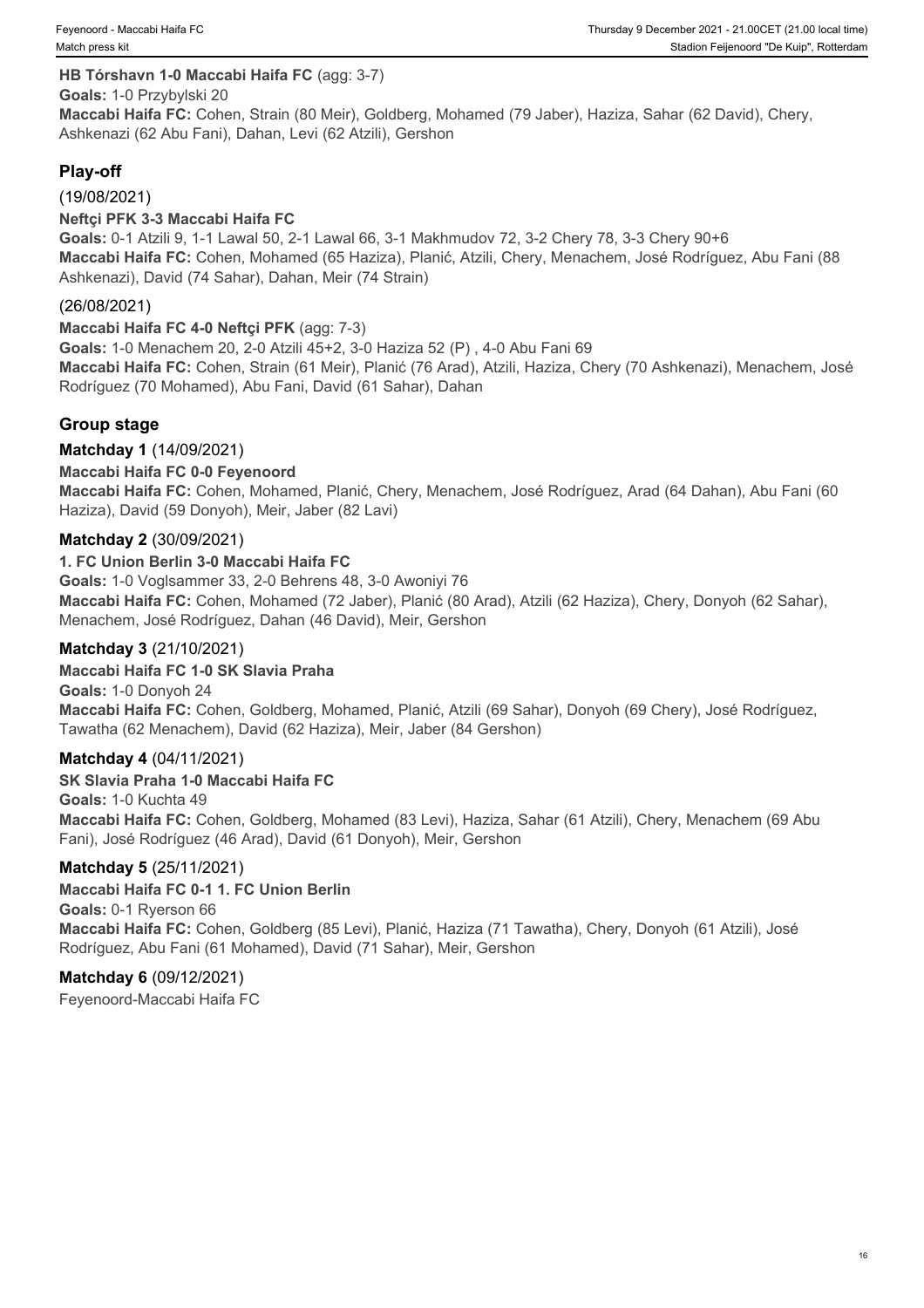# **Match officials**

| <b>Referee</b>               | Mykola Balakin (UKR)                         |  |
|------------------------------|----------------------------------------------|--|
| <b>Assistant referees</b>    | Viktor Matyash (UKR), Oleksandr Zhukov (UKR) |  |
| <b>Fourth official</b>       | Vitaliy Romanov (UKR)                        |  |
| <b>UEFA Delegate</b>         | Bert Andersson (SWE)                         |  |
| <b>UEFA Referee observer</b> | Christos Nicolaides (CYP)                    |  |
|                              |                                              |  |

## **Referee**

| Name                | Date of birth | HE E.<br>matches |
|---------------------|---------------|------------------|
| Mvkola<br>ı Balakin | 05/01/1989    | $\sim$<br>ບບ     |

# **uefaeuropaconferenceleague\_matches\_involving\_teams**

| <b>Date</b> | <b>Competition</b> | <b>Stage</b><br>reached |                 | Home Awav           | <b>Result</b> | Venue      |
|-------------|--------------------|-------------------------|-----------------|---------------------|---------------|------------|
| 30/09/2021  | JECL               | $\cap$<br>دی            | $\mathsf{LASK}$ | Maccabi Tel-Aviv FC |               | Klagenfurt |

## **Other matches involving teams from either of the two countries involved in this match**

| <b>Date</b> | <b>Competition</b> | <b>Stage</b><br>reached | Home Away                       |                          | <b>Result</b>                    | <b>Venue</b> |
|-------------|--------------------|-------------------------|---------------------------------|--------------------------|----------------------------------|--------------|
| 21/11/2017  | <b>UYL</b>         | R <sub>2</sub>          |                                 | AFC Ajax Legia Warszawa  | $0 - 2$                          | Duivendrecht |
| 09/05/2019  | U <sub>17</sub>    | GS-FT                   |                                 | France Netherlands       | $2 - 0$                          | Dublin       |
| 16/09/2020  | UEL                | 2QR                     | FC Progrès Niederkorn Willem II |                          | $0 - 5$                          | Differdange  |
| 30/09/2021  | UECL               | <b>GS</b>               |                                 | LASK Maccabi Tel-Aviv FC | - 1<br>$\mathbf{I} - \mathbf{I}$ | Klagenfurt   |